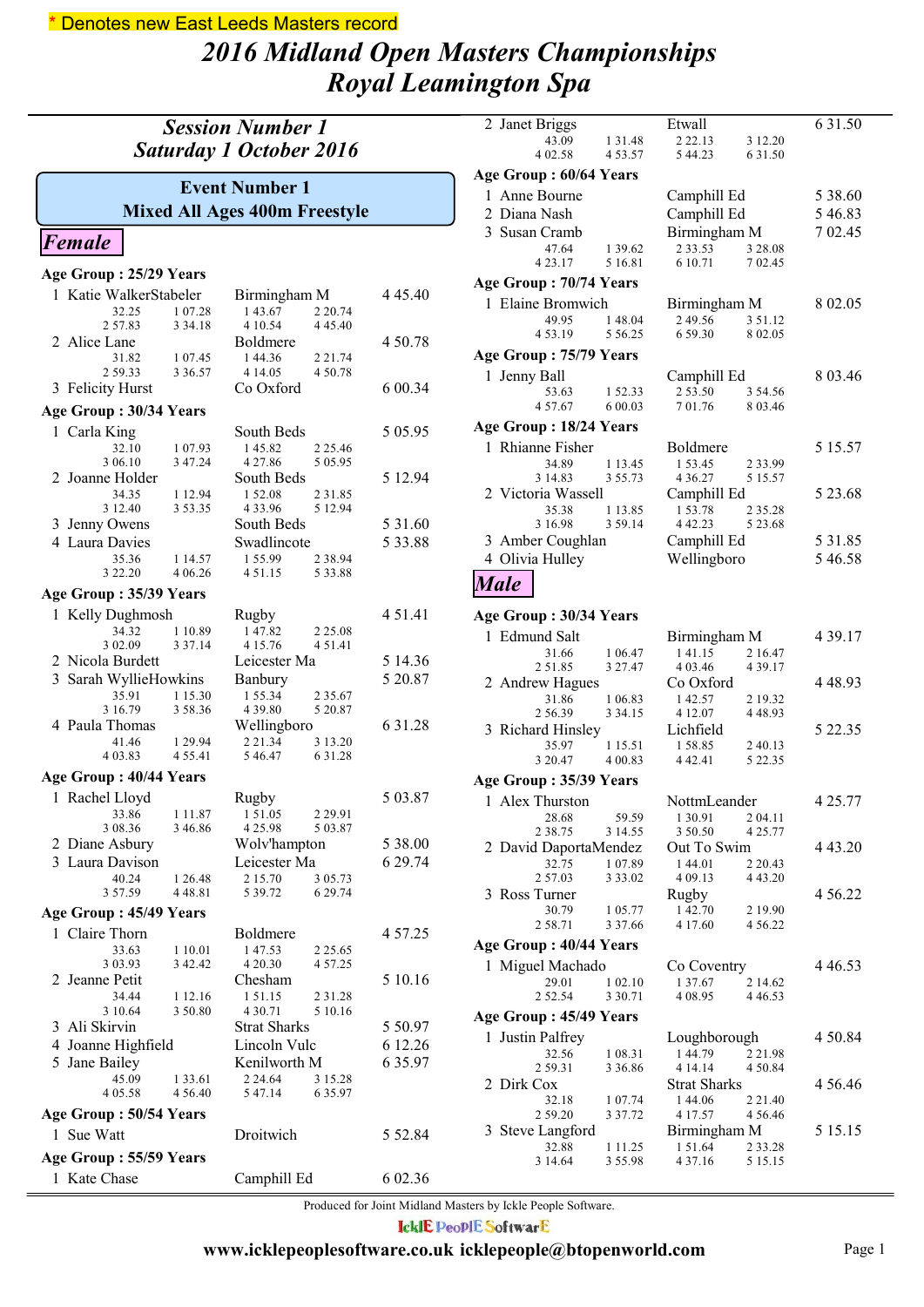| 4 Andrew Herbert       |             | Kenilworth M                         |             | 6 47.12     |
|------------------------|-------------|--------------------------------------|-------------|-------------|
| 46.10                  | 1 35.14     | 2 2 7 . 1 3                          | 3 20.87     |             |
| 4 14.48                | 5 08.27     | 5 59.57                              | 6 47.12     |             |
| Age Group: 50/54 Years |             |                                      |             |             |
| 1 Andy Johnson         |             | Co Lincoln P                         |             | 4 5 6 . 3 8 |
| 32.32                  | 1 08.07     | 145.76                               | 2 2 3 . 7 8 |             |
| 3 01.86                | 3 40.49     | 4 19.22                              | 4 5 6 3 8   |             |
| 2 Clive Keay           |             | <b>Bilston</b>                       |             | 5 01.53     |
| 33.14                  | 1 10.01     | 148.38                               | 2 2 6.96    |             |
| 3 06.56                | 345.81      | 4 25.18                              | 5 01.53     |             |
| 3 Steve Conway         |             | Loughborough                         |             | 5 13.66     |
| 35.29                  | 1 15.15     | 1 55.69                              | 2 3 6 6 2   |             |
| 3 16.86                | 3 56.50     | 4 3 6 1 9                            | 5 13.66     |             |
| Age Group: 55/59 Years |             |                                      |             |             |
| 1 Mark Jones           |             | Everton                              |             | 4 52.65     |
| 34.02                  | 1 10.55     | 147.73                               | 2 2 5 . 2 9 |             |
| 3 01.48                | 3 3 8 . 3 1 | 4 16.02                              | 4 52.65     |             |
| 2 Stevan Eggleton      |             | Camphill Ed                          |             | 5 29.38     |
| 35.63                  | 1 14.13     | 1 55.41                              | 2 37.46     |             |
| 3 20.10                | 4 03.21     | 447.33                               | 5 29.38     |             |
| 3 Martyn Finney        |             | Etwall                               |             | 6 2 1 . 1 5 |
| 40.68                  | 1 27.96     | 2 16.84                              | 3 06.11     |             |
| 355.19                 | 4 4 4 .21   | 5 3 3 . 7 1                          | 6 21.15     |             |
| 4 Charles Hillyer      |             | Leicester Ma                         |             | 6 3 6 .58   |
| 43.03                  | 1 30.73     | 2 2 0.27                             | 3 10.48     |             |
| 4 02.13                | 4 54.13     | 5 46.28                              | 6 3 6 . 5 8 |             |
| Age Group: 60/64 Years |             |                                      |             |             |
| 1 Stephen Nash         |             | Camphill Ed                          |             | 5 09.44     |
| 35.80                  | 1 15.07     | 157.01                               | 2 3 7 . 4 4 |             |
| 3 15.89                | 3 53.76     | 431.91                               | 5 09.44     |             |
| 2 Trevor Clark         |             | Kenilworth M                         |             | 5 20.93     |
| 36.57                  | 1 16.20     | 1 57.52                              | 2 3 8 . 6 5 |             |
| 3 19.65                | 4 00.68     | 441.56                               | 5 20.93     |             |
| Age Group: 70/74 Years |             |                                      |             |             |
| 1 Barry Davies         |             | Rugby                                |             | 6 54.66     |
| 47.45                  | 1 38.34     | 2 3 1 . 5 7                          | 3 23.40     |             |
| 4 1 5 4 3              | 5 08.56     | 6 02.00                              | 6 54.66     |             |
| 2 Greg Rippin          |             | Kenilworth M                         |             | 7 34.13     |
| 48.05                  | 143.36      | 241.07                               | 3 40.12     |             |
| 4 39.10                | 5 3 7 . 9 1 | 6 3 6 .71                            | 7 34.13     |             |
| Age Group: 18/24 Years |             |                                      |             |             |
| <b>Arron Moore</b>     |             | South Beds                           |             | 4 4 6.26    |
| 31.73                  | 1 07.40     | 143.65                               | 2 20.82     |             |
| 2 5 6 . 2 7            | 3 3 3 . 8 8 | 4 10.92                              | 4 4 6 2 6   |             |
|                        |             |                                      |             |             |
|                        |             | <b>Event Number 2</b>                |             |             |
|                        |             | <b>Male All Ages 200m Backstroke</b> |             |             |
|                        |             |                                      |             |             |
| Age Group: 30/34 Years |             |                                      |             |             |
| 1 Edmund Salt          |             | Birmingham M                         |             | 2 2 5 . 2 1 |
| 34.26                  | 1 11.05     | 148.10                               | 2 25.21     |             |

1 Ben Cunliffe Rugby 2 47.16<br>39.58 1 21.47 2 04.09 2 47.16  $2\,04.09$ 

2 James Thomas Strat Sharks 2 47.49<br>38.84 1 21.61 2 05.66 2 47.49 2 05.66

1 Ian Wilkes Loughborough 2 38.82<br>34.79 1 14.93 1 56.34 2 38.82  $1\,56.34$ 

2 Rob Adsley South Beds 3 07.82<br>42.63 1 28.02 2 18.13 3 07.82

42.63 1 28.02 2 18.13

**Age Group : 40/44 Years**

**Age Group : 45/49 Years**

|                        | Age Group: 50/54 Years     |             |                                        |             |             |
|------------------------|----------------------------|-------------|----------------------------------------|-------------|-------------|
|                        | 1 Steve Crane<br>34.62     | 1 12.80     | Coalville<br>152.83                    | 2 3 3 .8 2  | 2 3 3 . 8 2 |
|                        | Age Group : 55/59 Years    |             |                                        |             |             |
|                        | 1 Mark Jones<br>41.18      | 1 24.36     | Everton<br>2 08:11                     | 2 51.08     | 2 51.08     |
|                        | Age Group: 80/84 Years     |             |                                        |             |             |
|                        | 1 Arthur Lowe<br>50.20     | 146.65      | Birmingham M<br>247.34                 | 3 44.77     | 344.77      |
|                        |                            |             | <b>Event Number 3</b>                  |             |             |
|                        |                            |             | <b>Female All Ages 200m Backstroke</b> |             |             |
|                        | Age Group: 30/34 Years     |             |                                        |             |             |
|                        | 1 Laura Davies             |             | Swadlincote                            |             | 244.52      |
|                        | 37.92                      | 1 19.30     | 2 02.37                                | 2 44.52     |             |
|                        | 2 Briony Johnson           |             | Camphill Ed                            |             | 3 01.59     |
|                        | 43.42                      | 127.98      | 2 15.31                                | 3 01.59     |             |
|                        | Age Group: 35/39 Years     |             |                                        |             |             |
|                        | 1 Alison Peakman<br>35.33  |             | Birmingham M<br>1 54.75                | 2 3 5 . 6 7 | 2 3 5 . 6 7 |
|                        | 2 Sara Lang                | 1 14.12     | Southport                              |             | 2 43.06     |
|                        | 38.36                      | 1 19.39     | 201.82                                 | 2 43.06     |             |
|                        | 3 Louisa Bellamy           |             | Wellingboro                            |             | 2 59.80     |
|                        | 41.91                      | 1 27 72     | 2 14.50                                | 2 59.80     |             |
|                        | Age Group: 40/44 Years     |             |                                        |             |             |
| 1                      | Jill Groves<br>36.58       | 1 17.76     | Kenilworth M<br>2 01.09                | 2 43.69     | 243.69      |
|                        | 2 Karen Bates              |             | Rugby                                  |             | 248.13      |
|                        | 38.60                      | 1 20.83     | 2 04.52                                | 2 48.13     |             |
|                        | 3 Yvonne Caswell           |             | <b>Strat Sharks</b>                    |             | 3 16.27     |
|                        | 46.99                      | 1 37.07     | 2 27.84                                | 3 16.27     |             |
|                        | Age Group: 50/54 Years     |             |                                        |             |             |
|                        | 1 Elaine Seager<br>44.71   | 131.91      | Loughborough<br>2 19.57                | 3 05.75     | 3 05.75     |
|                        | 2 Blan Walker              |             | Witney                                 |             | 3 08.79     |
|                        | 45.26                      | 1 3 3 . 2 7 | 2 2 2 . 6 3                            | 3 08.79     |             |
|                        | 3 Helen Fielder            |             | Bedworth M                             |             | 3 25.05     |
|                        | 49.96                      | 141.50      | 2 34.29                                | 3 25.05     |             |
|                        | Age Group: 55/59 Years     |             |                                        |             |             |
|                        | 1 Janet Briggs<br>57.29    | 157.77      | Etwall<br>258.80                       | 3 57.90     | 3 57.90     |
|                        | Age Group: 60/64 Years     |             |                                        |             |             |
|                        | 1 Kathleen Tunnicliffe     |             | Wolv Master                            |             | 3 10.51     |
|                        | 45.62                      | 1 34.21     | 2 2 2 . 8 3                            | 3 10.63     |             |
|                        | 2 Pauline Inwood           |             | Co Derby                               |             | 3 25.11     |
|                        | 49.94                      | 142.03      | 2 3 5 . 0 7                            | 3 25.11     |             |
|                        | 3 Christine Ayers<br>46.66 | 1 39.44     | South Beds<br>2 3 3 . 7 8              | 3 25.74     | 3 25.74     |
| Age Group: 75/79 Years |                            |             |                                        |             |             |
|                        | 1 Janet Masters            |             | South Beds                             |             | 3 52.39     |
|                        | 51.60                      | 1 51.62     | 2 52.46                                | 3 52.39     |             |
|                        | Age Group : 18/24 Years    |             |                                        |             |             |
|                        | 1 Grace Manning            |             | Wellingboro                            |             | 241.65      |
|                        | 38.25                      | 1 18.12     | 159.89                                 | 241.65      |             |
|                        | 2 Chloë Bird               |             | <b>Strat Sharks</b>                    |             | 3 05.49     |
|                        | 41.77                      | 1 28.32     | 2 17.22                                | 3 05.49     |             |

Produced for Joint Midland Masters by Ickle People Software. **IcklE PeoplE SoftwarE www.icklepeoplesoftware.co.uk icklepeople@btopenworld.com** Page 2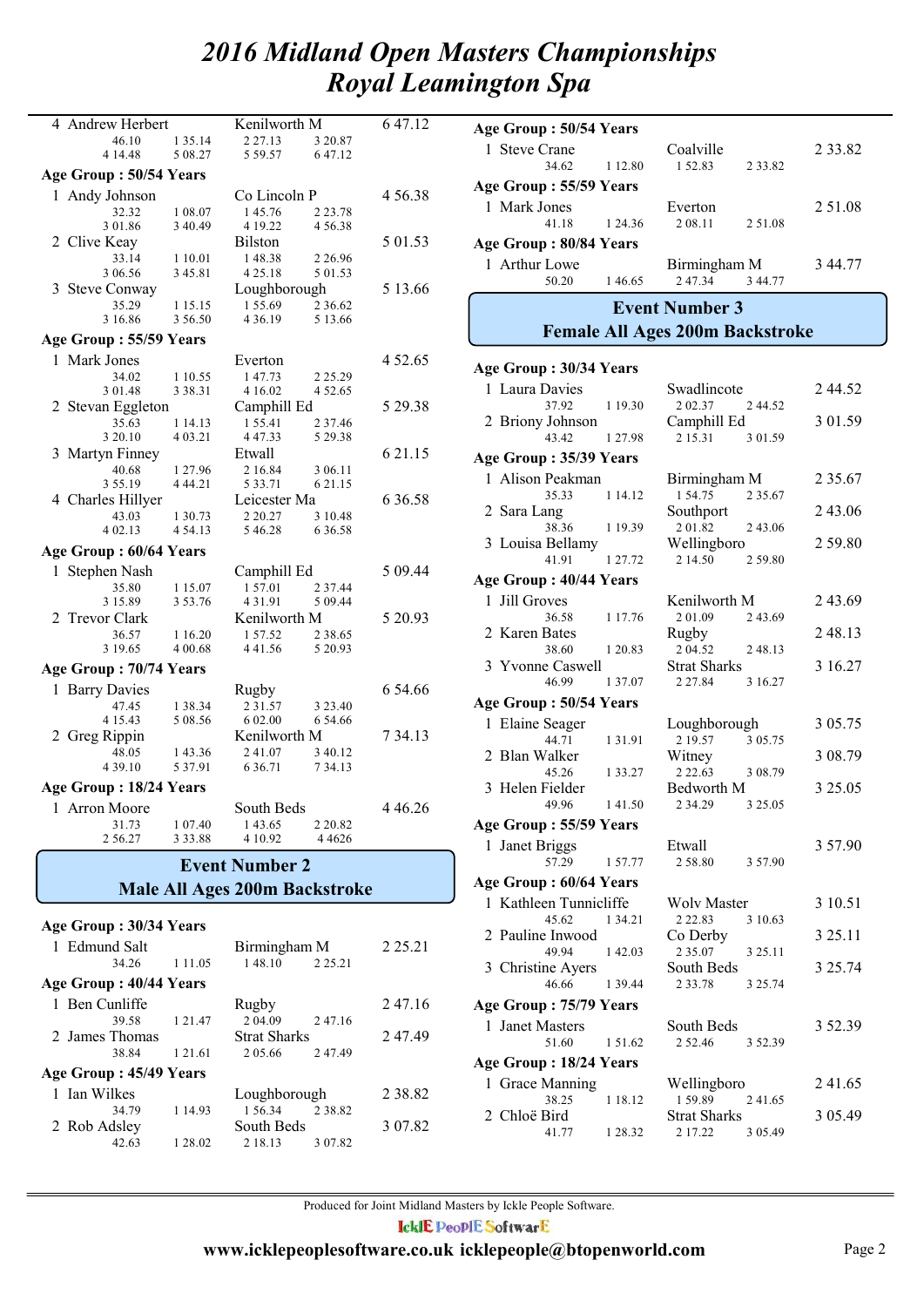#### **Male All Ages 100m Breaststroke Event Number 4**

#### **Age Group : 25/29 Years**

10 Aaron Flynn Wellingboro **\*\*\* Swimmers Disqualified \*\*\***

*Single butterfly kick not performed during 1st stroke*

#### **Age Group : 30/34 Years**

| $\alpha$ s or $\alpha$ up $\alpha$ or $\beta$ and $\alpha$ |                    |              |           |
|------------------------------------------------------------|--------------------|--------------|-----------|
| 1 Dan O'Shea<br>34.60                                      | 1 13.49            | Wellingboro  | 1 13.49   |
| 2 Edmund Salt                                              |                    | Birmingham M | 1 13.79   |
| 34.62<br>1 13.79<br>3 Graham Aspinall                      |                    | NottmLeander | 1 18.28   |
| 37.54<br>4 John Edwards<br>37.10                           | 1 18.28<br>1 18.55 | Hinckley     | 1 18.55   |
| Age Group: 35/39 Years                                     |                    |              |           |
| 1 Yury Bocharnikov<br>34.92                                | 1 15.21            | Co Derby     | 1 15.21   |
| Age Group: 40/44 Years                                     |                    |              |           |
| 1 James Colvin                                             |                    | NottmLeander | 1 20.04   |
| 37.55                                                      | 1 20.04            |              |           |
| 2 Robert Egan<br>37.57                                     | 1 20.13            | Kenilworth M | 1 20.13   |
| 3 Simeon Hemming<br>37.33                                  | 1 2 2 .01          | Camphill Ed  | 1 22.01   |
| Age Group: 45/49 Years                                     |                    |              |           |
| 1 Garry Vickers<br>37.08                                   | 1 18.40            | Etwall       | 1 18.40   |
| 2 Nick White<br>37.26                                      | 1 19.50            | Loughborough | 1 19.50   |
| 3 Richard Stock<br>39.06                                   | 1 23.04            | Leic Peng    | 1 23.04   |
| 4 Michael Wilks<br>38.83                                   | 1 23.25            | Kenilworth M | 1 23.25   |
| 5 Desmond Burley<br>40.31                                  | 1 1 5 . 2 1        | Boldmere     | 1 23.53   |
| 6 Steve Langford<br>40.16<br>1 25.99                       |                    | Birmingham M | 1 25.99   |
| Age Group: 50/54 Years                                     |                    |              |           |
| 1 Steven Goodall                                           |                    | Chesterfield | 1 2 1 .69 |
| 38.70<br>2 Colin Robbins                                   | 1 21.69            | NottmLeander | 1 26.80   |
| 40.25<br>1 26.80                                           |                    |              |           |
| Age Group: 55/59 Years                                     |                    |              |           |
| 1 David Pirrie<br>38.81<br>1 23.94                         |                    | Hemel Hemp   | 1 23.94   |
| 2 Stevan Eggleton<br>40.85                                 | 1 25.48            | Camphill Ed  | 1 25.48   |
| 3 Mark Jones<br>41.50                                      | 1 27.31            | Everton      | 1 27.31   |
| 4 Ian Goodall<br>42.53                                     | 1 34.01            | Northampton  | 1 34.01   |
| 5 Peter Purdy                                              |                    | Boldmere     | 143.00    |
| 46.66                                                      | 143.00             |              |           |
| Age Group: 65/69 Years                                     |                    | Etwall       | 1 39.99   |
| 1 Christopher Thorp<br>46.57                               | 1 39.99            |              |           |
| 2 Ian Paulger<br>48.02                                     | 147.30             | Lincoln Vulc | 147.30    |

| Age Group: 70/74 Years |         |              |         |  |
|------------------------|---------|--------------|---------|--|
| 1 Barry Davies         |         | Rugby        | 147.13  |  |
| 50.48                  | 147.13  |              |         |  |
| 2 Greg Rippin          |         | Kenilworth M | 149.56  |  |
| 52.38                  | 149.56  |              |         |  |
| Age Group: 75/79 Years |         |              |         |  |
| 1 Keith Ingram         |         | Birmingham M | 140.40  |  |
| 4636                   | 140.40  |              |         |  |
| Age Group: 18/24 Years |         |              |         |  |
| 1 Joshua Patel         |         | Warwick Uni  | 1 10.70 |  |
| 33.36                  | 1 10.70 |              |         |  |
| 2 Morgan Heard         |         | Birm'ham Uni | 1 23.73 |  |
| 39.09                  | 1 23.73 |              |         |  |
| <b>Event Number 5</b>  |         |              |         |  |

## **Female All Ages 100m Breaststroke**

#### **Age Group : 25/29 Years**

| 1 Sara Gamble          |             | Birmingham M                  | 1 23.32 |
|------------------------|-------------|-------------------------------|---------|
| 39.19                  | 1 2 3 . 3 2 |                               |         |
| 2 Ali Ball             |             | Bedworth M                    | 1 34.56 |
| 44.51 1 34.56          |             |                               |         |
| Age Group: 30/34 Years |             |                               |         |
| 1 Katie Loker          |             | Calv Bing                     | 1 23.04 |
| 39.76                  | 1 23.04     |                               |         |
| 2 Sarah Pearse         |             | South Beds                    | 1 25.69 |
| 40.04                  | 1 25.69     |                               |         |
| 3 Laura Davies         |             | Swadlincote                   | 1 32.08 |
| 44.08                  | 1 3 2 . 0 8 |                               |         |
| 4 Sally Ball<br>46.20  | 1 3 7 . 4 7 | StaffordApex                  | 1 37.47 |
| 5 Sarah Hoof           |             | Lincoln Vulc                  | 1 39.86 |
| 47.94                  | 1 39.86     |                               |         |
| Age Group: 35/39 Years |             |                               |         |
| 1 Emma Johnson         |             | Birmingham M                  | 1 24.30 |
| 39.63                  | 1 24 30     |                               |         |
| 2 Sarah Brooksbank     |             | Leic Peng                     | 1 24.53 |
| 39.17 1 24.53          |             |                               |         |
| 3 Claire Potter        |             | Birmingham M                  | 1 25.43 |
| 40.58                  | 1 25.43     |                               |         |
| 4 Kirstie Smith        |             | Co Lincoln P                  | 1 26.62 |
| 41.44<br>5 Amy Taylor  | 1 26.62     | Melton M'bry                  | 144.88  |
| 50.14                  | 144.88      |                               |         |
|                        |             | *** Swimmers Disqualified *** |         |
|                        |             |                               |         |

0 Kate Rose Melton M'bry

*7.4Head not breaking surface before hands turn inward at widest point in second stroke after start or turn or during stroke cycle*

#### **Age Group : 40/44 Years**

| 1 Mel Mcwhirter                      | Kenilworth M    | 1 22.83   |
|--------------------------------------|-----------------|-----------|
| 1 22 83<br>38.84                     |                 |           |
| 2 Justine Doody                      | Wolv'hampton    | 1 26.88   |
| 40.82<br>1 26.88<br>3 Karen Woodhall | <b>Boldmere</b> | 1 36.24   |
| 1 36 24<br>45 12                     |                 |           |
| 4 Elizabeth Kiss                     | Chesterfield    | 1 3 8 9 3 |
| 1 38.93<br>46.99                     |                 |           |
| Age Group: 45/49 Years               |                 |           |
| 1 Claire Thorn                       | <b>Boldmere</b> | 1 24.30   |
| 1 24.30<br>39.75                     |                 |           |

Produced for Joint Midland Masters by Ickle People Software. **IcklE PeoplE SoftwarE**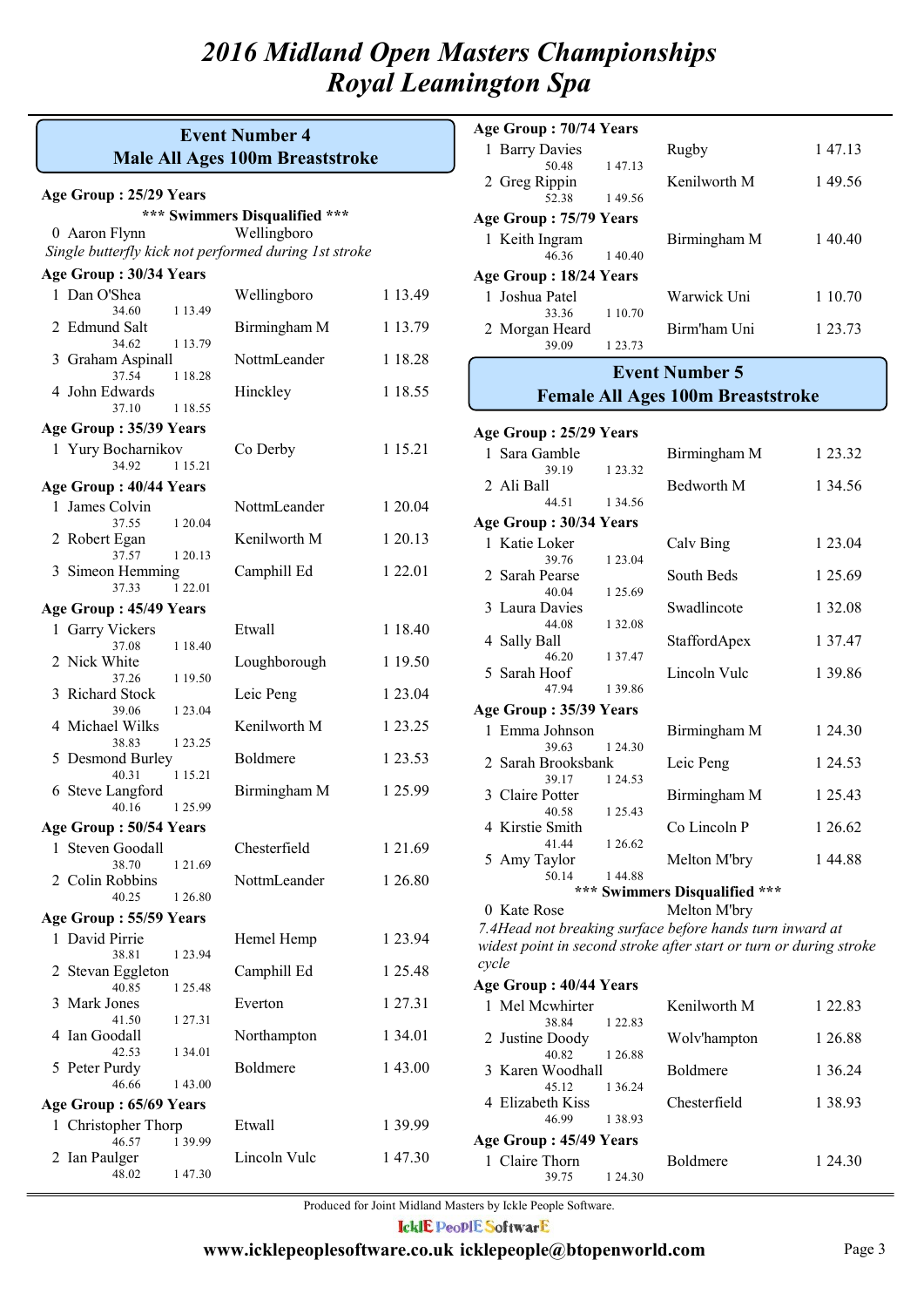| 2 Ali Skirvin          | <b>Strat Sharks</b> | 1 29 24 |
|------------------------|---------------------|---------|
|                        |                     |         |
| 1 29 24<br>42.21       |                     |         |
| Age Group: 50/54 Years |                     |         |
| 1 Helen Fielder        | Bedworth M          | 143.16  |
| 51.01<br>14316         |                     |         |
| Age Group: 65/69 Years |                     |         |
| 1 Jennifer Merritt     | Spondon Mast        | 1 33.05 |
| 44.89<br>1 3 3 0 5     |                     |         |
| Age Group: 70/74 Years |                     |         |
| 1 Elaine Bromwich      | Birmingham M        | 2 00.07 |
| 2 00 07<br>57.33       |                     |         |
| Age Group: 18/24 Years |                     |         |
| 1 Lucy Gregory         | South Beds          | 1 24.85 |
| 40.88<br>1 24 85       |                     |         |
| 2 Amber Coughlan       | Camphill Ed         | 1 25.92 |
| 37.58 1 25.92          |                     |         |
| 3 Catherine Reekie     | Perry B & TS        | 1 32.82 |
| 1 32.82<br>44 14       |                     |         |

## **Male All Ages 50m Butterfly Event Number 6**

| Age Group: 25/29 Years                                   |                               |       |
|----------------------------------------------------------|-------------------------------|-------|
| 1 Kieron Carroll                                         | Co Coventry                   | 27.67 |
| 2 Jack Eaton                                             | Banbury                       | 33.63 |
| Age Group: 30/34 Years                                   |                               |       |
| 1 Oliver Espinasse                                       | <b>Basingstoke</b>            | 26.86 |
| 2 Edmund Salt                                            | Birmingham M                  | 29.85 |
| 3 Richard Hinsley                                        | Lichfield                     | 34.94 |
| Age Group: 35/39 Years                                   |                               |       |
| 1 Ross Turner                                            | Rugby                         | 28.99 |
| 2 Michael Stirzaker                                      | Birmingham M                  | 29.24 |
|                                                          | *** Swimmers Disqualified *** |       |
| 0 Jose Angel Ortiz Gonzale Co Coventry                   |                               |       |
| 8.3Movements of the legs not simultaneous or alternating |                               |       |
| movement of legs or feet                                 |                               |       |
| Age Group: 40/44 Years                                   |                               |       |
| 1 Miguel Machado                                         | Co Coventry                   | 28.49 |
| 2 John Smith                                             | Co Coventry                   | 28.50 |
| 3 Phil Burdes                                            | Calv Bing                     | 29.76 |
| 4 Jonathan Holmes                                        | Daventry                      | 31.85 |

|                               | 5 Ben Cunliffe                  | Rugby             | 34.08 |  |
|-------------------------------|---------------------------------|-------------------|-------|--|
|                               | Age Group: 45/49 Years          |                   |       |  |
|                               | 1 Ian Wilkes                    | Loughborough      | 28.95 |  |
|                               | 2 Kieron Harrison               | Loughborough      | 30.20 |  |
|                               | 3 Richard Stock                 | Leic Peng         | 30.58 |  |
|                               | 4 Paul Ingle                    | Etwall            | 30.98 |  |
|                               | 5 Steve Langford                | Birmingham M      | 31.23 |  |
|                               | 6 Garry Vickers                 | Etwall            | 31.86 |  |
|                               | 7 Michael Wilks                 | Kenilworth M      | 33.61 |  |
|                               | 8 Ian Stones                    | Kenilworth M      | 34.75 |  |
|                               | 9 Desmond Burley                | Boldmere          | 34.95 |  |
|                               | 10 Oggy East                    | <b>Arfon Mast</b> | 37.41 |  |
| *** Swimmers Disqualified *** |                                 |                   |       |  |
|                               | 0 Andrew Herbert                | Kenilworth M      |       |  |
|                               | 4.4Start before starting signal |                   |       |  |
|                               |                                 |                   |       |  |

| 1 Steven Goodall<br>Chesterfield<br>29.90<br>2 Jonathan Potts<br>Leicester Ma<br>29.96<br>31.51<br>3 Clive Keay<br><b>Bilston</b><br>4 Mark Pitts<br>Birmingham M<br>35.40<br>Bedworth M<br>44.46<br>5 Andy Turner<br>Age Group: 55/59 Years<br>1 Anthony Howland<br>32.40<br>Co Coventry<br>2 Martyn Finney<br>Etwall<br>34.98<br>3 Charles Hillyer<br>36.51<br>Leicester Ma<br>4 David Pirrie<br>Hemel Hemp<br>37.98<br>5 Ian Goodall<br>38.58<br>Northampton<br><b>Boldmere</b><br>6 Peter Purdy<br>46.00<br>Age Group: 60/64 Years<br>1 Trevor Clark<br>Kenilworth M<br>33.17<br>Birmingham M<br>34.57<br>2 Robert Cramb<br>South Beds<br>36.19<br>3 Peter Iles<br>Age Group: 65/69 Years<br>1 Christopher Thorp<br>Etwall<br>38.13<br>2 Ian Paulger<br>Lincoln Vulc<br>44.72<br>Age Group: 70/74 Years<br>1 Tony Cherrington<br>Gloucester M<br>43.09<br>Age Group: 75/79 Years<br>1 Alan Jackson<br>Birmingham M<br>44.94<br>Age Group: 18/24 Years<br>Jonathon Higham<br>NottmLeander<br>27.35<br>1<br>2 Oliver Martin<br>Wellingboro<br>28.04<br>Warwick Uni<br>3 Toomas Goutt<br>28.19<br>4 Jonty Cartwright<br>Kenilworth M<br>28.22<br>5 Ashley Thomasson<br>Wellingboro<br>28.25<br>6 George Youlden<br>Birm'ham Uni<br>28.51<br>7 Chris Jones<br>Birm'ham Uni<br>29.22<br>South Beds<br>32.48<br>8 Jack Mcgarry | Age Group : 50/54 Years |  |
|------------------------------------------------------------------------------------------------------------------------------------------------------------------------------------------------------------------------------------------------------------------------------------------------------------------------------------------------------------------------------------------------------------------------------------------------------------------------------------------------------------------------------------------------------------------------------------------------------------------------------------------------------------------------------------------------------------------------------------------------------------------------------------------------------------------------------------------------------------------------------------------------------------------------------------------------------------------------------------------------------------------------------------------------------------------------------------------------------------------------------------------------------------------------------------------------------------------------------------------------------------------------------------------------------------------------------|-------------------------|--|
|                                                                                                                                                                                                                                                                                                                                                                                                                                                                                                                                                                                                                                                                                                                                                                                                                                                                                                                                                                                                                                                                                                                                                                                                                                                                                                                              |                         |  |
|                                                                                                                                                                                                                                                                                                                                                                                                                                                                                                                                                                                                                                                                                                                                                                                                                                                                                                                                                                                                                                                                                                                                                                                                                                                                                                                              |                         |  |
|                                                                                                                                                                                                                                                                                                                                                                                                                                                                                                                                                                                                                                                                                                                                                                                                                                                                                                                                                                                                                                                                                                                                                                                                                                                                                                                              |                         |  |
|                                                                                                                                                                                                                                                                                                                                                                                                                                                                                                                                                                                                                                                                                                                                                                                                                                                                                                                                                                                                                                                                                                                                                                                                                                                                                                                              |                         |  |
|                                                                                                                                                                                                                                                                                                                                                                                                                                                                                                                                                                                                                                                                                                                                                                                                                                                                                                                                                                                                                                                                                                                                                                                                                                                                                                                              |                         |  |
|                                                                                                                                                                                                                                                                                                                                                                                                                                                                                                                                                                                                                                                                                                                                                                                                                                                                                                                                                                                                                                                                                                                                                                                                                                                                                                                              |                         |  |
|                                                                                                                                                                                                                                                                                                                                                                                                                                                                                                                                                                                                                                                                                                                                                                                                                                                                                                                                                                                                                                                                                                                                                                                                                                                                                                                              |                         |  |
|                                                                                                                                                                                                                                                                                                                                                                                                                                                                                                                                                                                                                                                                                                                                                                                                                                                                                                                                                                                                                                                                                                                                                                                                                                                                                                                              |                         |  |
|                                                                                                                                                                                                                                                                                                                                                                                                                                                                                                                                                                                                                                                                                                                                                                                                                                                                                                                                                                                                                                                                                                                                                                                                                                                                                                                              |                         |  |
|                                                                                                                                                                                                                                                                                                                                                                                                                                                                                                                                                                                                                                                                                                                                                                                                                                                                                                                                                                                                                                                                                                                                                                                                                                                                                                                              |                         |  |
|                                                                                                                                                                                                                                                                                                                                                                                                                                                                                                                                                                                                                                                                                                                                                                                                                                                                                                                                                                                                                                                                                                                                                                                                                                                                                                                              |                         |  |
|                                                                                                                                                                                                                                                                                                                                                                                                                                                                                                                                                                                                                                                                                                                                                                                                                                                                                                                                                                                                                                                                                                                                                                                                                                                                                                                              |                         |  |
|                                                                                                                                                                                                                                                                                                                                                                                                                                                                                                                                                                                                                                                                                                                                                                                                                                                                                                                                                                                                                                                                                                                                                                                                                                                                                                                              |                         |  |
|                                                                                                                                                                                                                                                                                                                                                                                                                                                                                                                                                                                                                                                                                                                                                                                                                                                                                                                                                                                                                                                                                                                                                                                                                                                                                                                              |                         |  |
|                                                                                                                                                                                                                                                                                                                                                                                                                                                                                                                                                                                                                                                                                                                                                                                                                                                                                                                                                                                                                                                                                                                                                                                                                                                                                                                              |                         |  |
|                                                                                                                                                                                                                                                                                                                                                                                                                                                                                                                                                                                                                                                                                                                                                                                                                                                                                                                                                                                                                                                                                                                                                                                                                                                                                                                              |                         |  |
|                                                                                                                                                                                                                                                                                                                                                                                                                                                                                                                                                                                                                                                                                                                                                                                                                                                                                                                                                                                                                                                                                                                                                                                                                                                                                                                              |                         |  |
|                                                                                                                                                                                                                                                                                                                                                                                                                                                                                                                                                                                                                                                                                                                                                                                                                                                                                                                                                                                                                                                                                                                                                                                                                                                                                                                              |                         |  |
|                                                                                                                                                                                                                                                                                                                                                                                                                                                                                                                                                                                                                                                                                                                                                                                                                                                                                                                                                                                                                                                                                                                                                                                                                                                                                                                              |                         |  |
|                                                                                                                                                                                                                                                                                                                                                                                                                                                                                                                                                                                                                                                                                                                                                                                                                                                                                                                                                                                                                                                                                                                                                                                                                                                                                                                              |                         |  |
|                                                                                                                                                                                                                                                                                                                                                                                                                                                                                                                                                                                                                                                                                                                                                                                                                                                                                                                                                                                                                                                                                                                                                                                                                                                                                                                              |                         |  |
|                                                                                                                                                                                                                                                                                                                                                                                                                                                                                                                                                                                                                                                                                                                                                                                                                                                                                                                                                                                                                                                                                                                                                                                                                                                                                                                              |                         |  |
|                                                                                                                                                                                                                                                                                                                                                                                                                                                                                                                                                                                                                                                                                                                                                                                                                                                                                                                                                                                                                                                                                                                                                                                                                                                                                                                              |                         |  |
|                                                                                                                                                                                                                                                                                                                                                                                                                                                                                                                                                                                                                                                                                                                                                                                                                                                                                                                                                                                                                                                                                                                                                                                                                                                                                                                              |                         |  |
|                                                                                                                                                                                                                                                                                                                                                                                                                                                                                                                                                                                                                                                                                                                                                                                                                                                                                                                                                                                                                                                                                                                                                                                                                                                                                                                              |                         |  |
|                                                                                                                                                                                                                                                                                                                                                                                                                                                                                                                                                                                                                                                                                                                                                                                                                                                                                                                                                                                                                                                                                                                                                                                                                                                                                                                              |                         |  |
|                                                                                                                                                                                                                                                                                                                                                                                                                                                                                                                                                                                                                                                                                                                                                                                                                                                                                                                                                                                                                                                                                                                                                                                                                                                                                                                              |                         |  |
|                                                                                                                                                                                                                                                                                                                                                                                                                                                                                                                                                                                                                                                                                                                                                                                                                                                                                                                                                                                                                                                                                                                                                                                                                                                                                                                              |                         |  |
|                                                                                                                                                                                                                                                                                                                                                                                                                                                                                                                                                                                                                                                                                                                                                                                                                                                                                                                                                                                                                                                                                                                                                                                                                                                                                                                              |                         |  |
|                                                                                                                                                                                                                                                                                                                                                                                                                                                                                                                                                                                                                                                                                                                                                                                                                                                                                                                                                                                                                                                                                                                                                                                                                                                                                                                              |                         |  |
|                                                                                                                                                                                                                                                                                                                                                                                                                                                                                                                                                                                                                                                                                                                                                                                                                                                                                                                                                                                                                                                                                                                                                                                                                                                                                                                              |                         |  |
|                                                                                                                                                                                                                                                                                                                                                                                                                                                                                                                                                                                                                                                                                                                                                                                                                                                                                                                                                                                                                                                                                                                                                                                                                                                                                                                              |                         |  |

## **Female All Ages 50m Butterfly Event Number 7**

#### **Age Group : 25/29 Years**

| 1 Emma Carter                 | NottmLeander    | 32.19 |  |  |
|-------------------------------|-----------------|-------|--|--|
| 2 Alice Lane                  | <b>Boldmere</b> | 32.32 |  |  |
| 3 Katie WalkerStabeler        | Birmingham M    | 32.69 |  |  |
| 4 Sara Gamble                 | Birmingham M    | 34.02 |  |  |
| 5 Julie Tucker                | Nuneaton        | 34.16 |  |  |
| 6 Felicity Hurst              | Co Oxford       | 40.61 |  |  |
| *** Swimmers Disqualified *** |                 |       |  |  |
|                               |                 |       |  |  |

0 Maria Walczak Solihull

*8.2Arms not brought forward simultaneously or arms not brought forward over the water*

**Age Group : 30/34 Years**

| 1 Carla King           | South Beds        | 32.11    |
|------------------------|-------------------|----------|
| 2 Emma Ross            | <b>East Leeds</b> | $34.32*$ |
| 3 Jenny Owens          | South Beds        | 37.02    |
| 4 Sarah Hoof           | Lincoln Vulc      | 42.79    |
| Age Group: 35/39 Years |                   |          |
| 1 Joy Ravenhall        | Kenilworth M      | 34.21    |
|                        |                   |          |

Produced for Joint Midland Masters by Ickle People Software. **IcklE PeoplE SoftwarE**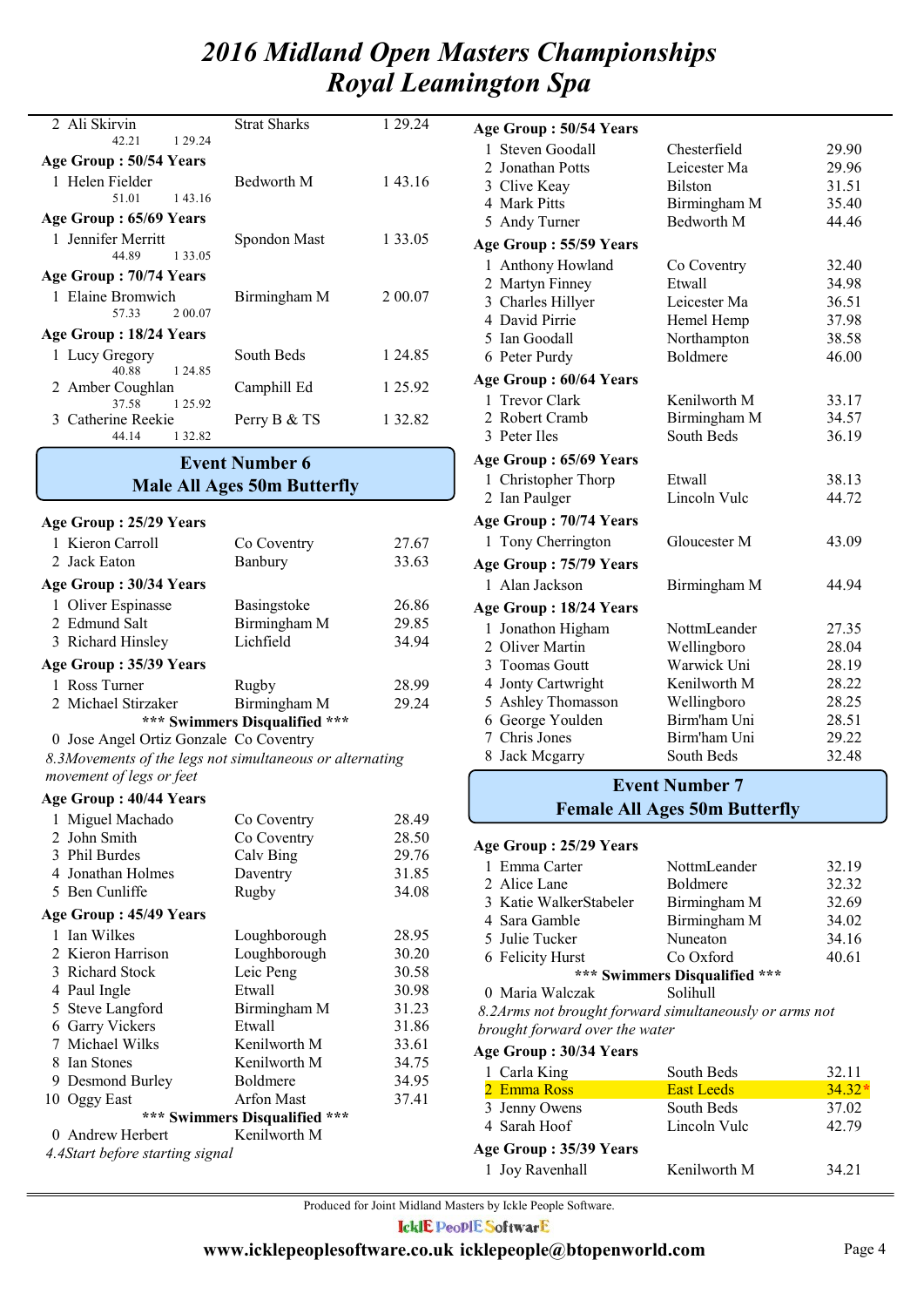| 2 Kelly Dughmosh                                       | Rugby                         | 34.53 |
|--------------------------------------------------------|-------------------------------|-------|
| 3 Sarah Brooksbank                                     | Leic Peng                     | 35.48 |
| 4 Kirstie Smith                                        | Co Lincoln P                  | 36.43 |
| 5 Louisa Bellamy                                       | Wellingboro                   | 39.34 |
| 6 Carolyn Dyall                                        | Etwall                        | 41.31 |
| 7 Kate Rose                                            | Melton M'bry                  | 44.33 |
| Age Group : 40/44 Years                                |                               |       |
| 1 Elizabeth Simpson                                    | Long Eaton                    | 33.84 |
| 2 Sarah NobleKendrick                                  | Northampton                   | 34.97 |
| 3 Justine Doody                                        | Wolv'hampton                  | 36.69 |
| 4 Elizabeth Kiss                                       | Chesterfield                  | 36.71 |
| 5 Diane Asbury                                         | Wolv'hampton                  | 38.97 |
| 6 Karen Woodhall                                       | Boldmere                      | 39.93 |
| Age Group: 45/49 Years                                 |                               |       |
| 1 Philippa Rickard                                     | <b>East Leeds</b>             | 31.41 |
| 2 Jeanne Petit                                         | Chesham                       | 32.36 |
| 3 Nina Williams                                        | <b>East Leeds</b>             | 35.08 |
| Age Group: 50/54 Years                                 |                               |       |
| 1 Hayley Bettinson                                     | Birmingham M                  | 33.14 |
| 2 Julie Hoyle                                          | <b>East Leeds</b>             | 33.53 |
| 3 Elaine Seager                                        | Loughborough                  | 39.19 |
| 4 Helen Fielder                                        | Bedworth M                    | 41.60 |
| Age Group: 55/59 Years                                 |                               |       |
| 1 Lindsey Gowland                                      | Etwall                        | 35.24 |
| 2 Helen Russell                                        | Kenilworth M                  | 44.59 |
|                                                        | *** Swimmers Disqualified *** |       |
| 0 Janet Briggs                                         | Etwall                        |       |
| 8.2Arms not brought forward simultaneously or arms not |                               |       |
| brought forward over the water                         |                               |       |
| Age Group: 60/64 Years                                 |                               |       |
| 1 Diana Nash                                           | Camphill Ed                   | 37.84 |
| Age Group: 75/79 Years                                 |                               |       |
| 1 Janet Masters                                        | South Beds                    | 52.38 |
| Age Group : 18/24 Years                                |                               |       |
| 1 Lucy Gregory                                         | South Beds                    | 31.48 |
| 2 Amber Coughlan                                       | Camphill Ed                   | 32.89 |
| 3 Sarah Pritchard                                      | Birm'ham Uni                  | 32.99 |
| 4 Emma Bysouth                                         | <b>Strat Sharks</b>           | 33.53 |
| 5 Emma Smith                                           | Birm'ham Uni                  | 34.79 |
| 6 Victoria Wassell                                     | Camphill Ed                   | 35.44 |
| 7 Rhianne Fisher                                       | Boldmere                      | 37.83 |
| 8 Olivia Hulley                                        | Wellingboro                   | 38.74 |

## **Mixed All Ages 4 \* 50m Freestyle Relay Event Number 8**

#### **Age Group 072+**

| 1 South Beds Masters SC        | 1 53.62       |         |         |         |
|--------------------------------|---------------|---------|---------|---------|
| 27.24                          | 55.16         | 1 25.02 | 1 53.62 |         |
| 2 Wellingborough SC            |               |         |         | 1 56.02 |
|                                | 33.72 1 04.62 | 1 30.99 | 1 56.02 |         |
| 3 The University Of Birmingham |               |         |         | 1 57.62 |
| 30.51                          | 59.31         | 1 30 93 | 1 57.62 |         |
| 4 Kenilworth Masters SC        |               |         |         |         |
| 30.78                          | 1 05 22       | 1 37 29 | 2 03 04 |         |

| 5 Camp Hill Edwardians SC         |             |             | 2 04.28     |
|-----------------------------------|-------------|-------------|-------------|
| 29.49<br>1 02.83                  |             |             |             |
|                                   | 1 33.80     | 2 04.29     |             |
| Age Group 120+                    |             |             |             |
| 1 Kenilworth Masters SC           |             |             | 150.97      |
| 31.09<br>1 00.77                  | 1 26.83     | 150.97      |             |
| <b>Birmingham Masters</b><br>2    |             |             | 153.38      |
| 26.30<br>58.60                    | 1 26.62     | 153.38      |             |
| 3 Wellingborough SC               |             |             | 158.36      |
| 35.48<br>1 07.54                  | 1 33.59     | 158.36      |             |
|                                   |             |             |             |
| Age Group 160+                    |             |             |             |
| Rugby SC<br>T                     |             |             | 155.77      |
| 30.90<br>101.96                   | 1 30.66     | 1 55.77     |             |
| Boldmere SC<br>2                  |             |             | 2 02.20     |
| 30.22<br>1 03.94                  | 1 33.50     | 2 02.20     |             |
| Kenilworth Masters SC<br>3        |             |             | 2 04.61     |
| 30.22<br>1 02.20                  | 1 3 3 . 7 6 | 2 04.61     |             |
| <b>Stratford Sharks SC</b><br>4   |             |             | 2 04.90     |
| 33.58<br>1 02.33                  | 1 37.20     | 2 04.90     |             |
| 5<br>Leicester Masters            |             |             | 2 06.04     |
| 27.29<br>1 02.59                  | 1 35.06     | 2 06.04     |             |
| <b>Bedworth Masters</b><br>6      |             |             | 2 16.87     |
| 30.54<br>1 03.13                  | 140.11      | 2 16.87     |             |
| <b>Boldmere SC</b><br>7           |             |             | 3 02.64     |
| 1 3 1 . 9 6                       | 2 12.89     | 3 02.64     |             |
| Age Group 200+                    |             |             |             |
|                                   |             |             |             |
| 1 Birmingham Masters              |             |             | 2 04.86     |
| 30.07<br>1 05.72                  | 1 37.66     | 2 04.86     |             |
| Etwall Eagles SC<br>2             |             |             | 2 06.77     |
| 28.15<br>57.10                    | 1 28.76     | 2 06.77     |             |
| <b>Kenilworth Masters SC</b><br>3 |             |             | 2 19.26     |
| 32.60<br>1 03.44                  | 1 39.57     | 2 19.26     |             |
| 4 Melton Mowbray SC               |             |             | 2 3 4 . 4 1 |
| 38.29<br>1 16.33                  | 154.07      | 2 3 4 . 4 1 |             |
| Age Group 240+                    |             |             |             |
| 1 Camp Hill Edwardians SC         |             |             | 2 12.47     |
| 30.73<br>1 06.23                  | 1 40.20     | 2 12.47     |             |
| 2 South Beds Masters SC           |             |             | 2 23.43     |
| 32.84                             |             |             |             |
| 1 09.70                           | 154.53      | 2 2 3 . 4 3 | 2 30.34     |
| 3 Birmingham Masters              |             |             |             |
| 1 12.93<br>30.01                  | 1 59.24     | 2 3 0 . 3 4 |             |
| Age Group 280+                    |             |             |             |
| 1 Birmingham Masters              |             |             | 2 3 6 . 6 8 |
| 36.92<br>1 16.18                  | 2 04.4      | 2 3 6 . 6 8 |             |

Produced for Joint Midland Masters by Ickle People Software. **IcklE PeoplE SoftwarE**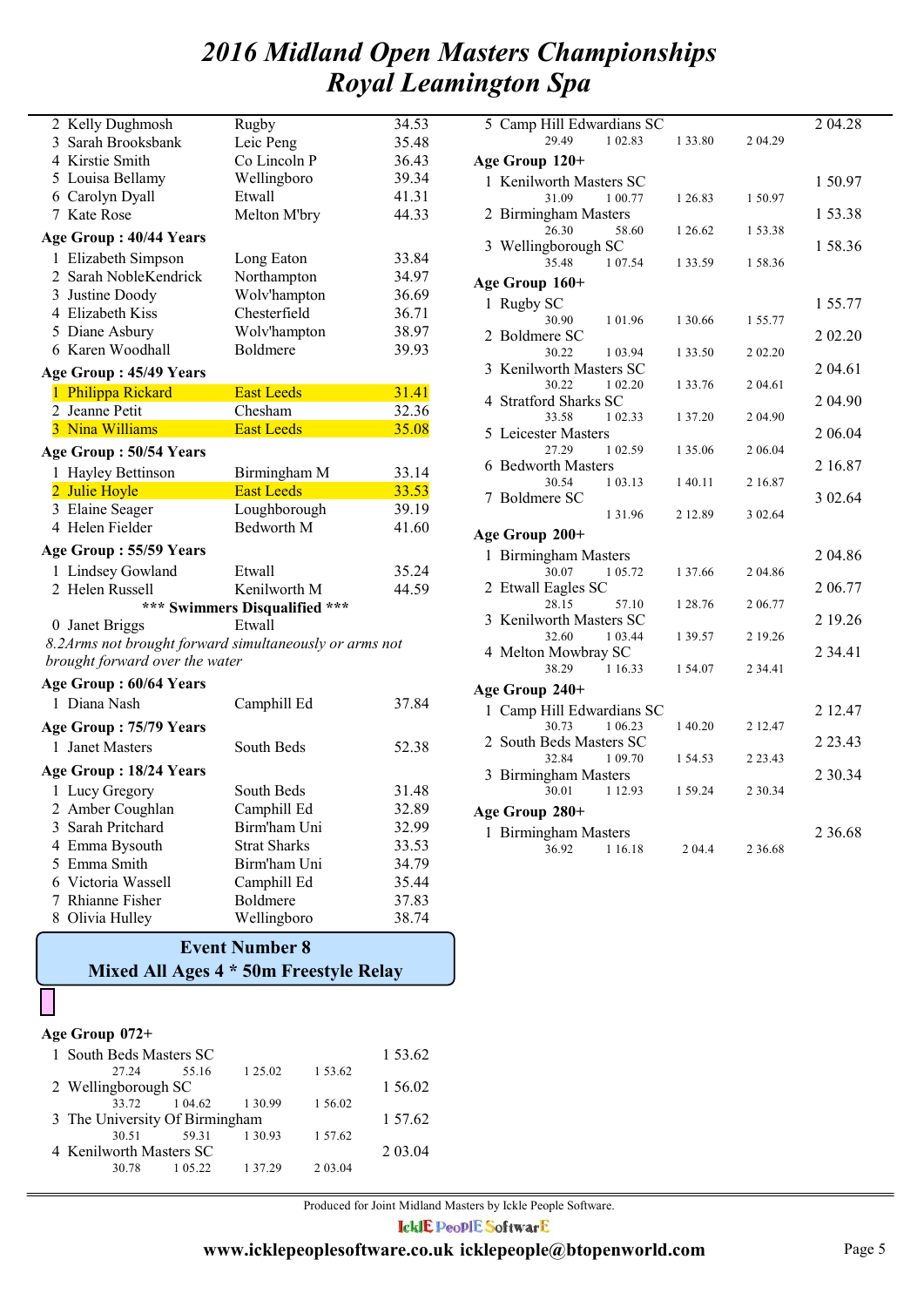## *Session Number 2 Saturday 1 October 2016*

## **Male All Ages 200m Freestyle Event Number 9**

| Age Group: 25/29 Years                 |                                      |             |
|----------------------------------------|--------------------------------------|-------------|
| 1 Kieron Carroll                       | Co Coventry                          | 2 00.48     |
| 59.19<br>28.04                         | 1 29.88<br>2 00.48                   |             |
| Ryan Steward<br>2                      | Bicester                             | 2 10.88     |
| 30.68<br>1 03.47                       | 1 37.17<br>2 10.88                   |             |
| 3 Matthew Crackell                     | Loughborough<br>1 38.22              | 2 14.43     |
| 29.77<br>1 03.14<br>4 Jack Eaton       | 2 14.43<br>Banbury                   | 2 3 5 . 9 8 |
|                                        |                                      |             |
| Age Group: 30/34 Years                 |                                      |             |
| 1 Oliver Espinasse                     | Basingstoke                          | 2 05.86     |
| 28.12<br>59.14<br>2 Edmund Salt        | 1 3 1 .66<br>2 05.86<br>Birmingham M | 2 1 1 .0 1  |
| 31.08<br>1 04.74                       | 1 37.27<br>2 1 1 .0 1                |             |
| 3 Richard Hinsley                      | Lichfield                            | 2 3 3 . 8 3 |
| 35.40<br>1 14.58                       | 155.56<br>2 3 3 . 8 3                |             |
| Age Group: 35/39 Years                 |                                      |             |
| 1 David DaportaMendez                  | Out To Swim                          | 2 13.21     |
| 31.58<br>1 05.57                       | 1 40.02<br>2 13.21                   |             |
| 2 Joel Vega Flores                     | Bedworth M                           | 2 3 3 .0 2  |
| 3 Jose Angel Ortiz Gonzale Co Coventry |                                      | 3 3 3 . 1 4 |
| 50.27<br>143.88                        | 2 3 9 1 6<br>3 3 3 .14               |             |
| Age Group: 40/44 Years                 |                                      |             |
| 1 Miguel Machado                       | Co Coventry                          | 2 07.13     |
| 1 00.35<br>28.68                       | 1 3 3 . 9 3<br>2 07.13               |             |
| 2 Phil Burdes                          | Calv Bing                            | 2 17.39     |
| 32.53<br>1 07.52                       | 142.50<br>2 17.39                    |             |
| Gary Bennell<br>3                      | Kidlington                           | 2 2 0.51    |
| 31.38<br>1 0 7 .91                     | 1 44.63<br>2 2 0.51                  |             |
| 4 Jonathan Holmes                      | Daventry                             | 2 2 7 . 5 2 |
| 5 Ben Cunliffe                         | Rugby                                | 2 30.75     |
| 6 James Thomas                         | <b>Strat Sharks</b>                  | 2 3 1 . 2 8 |
| Age Group: 45/49 Years                 |                                      |             |
| 1 Dirk Cox                             | <b>Strat Sharks</b>                  | 2 16.17     |
| 31.22<br>1 05.18                       | 1 40.72<br>2 16.17                   |             |
| 2 Justin Palfrey                       | Loughborough                         | 2 17.27     |
| 31.93<br>1 07.53                       | 142.92<br>2 17.27                    |             |
| 3 Desmond Burley<br>4 Ian Stones       | Boldmere<br>Kenilworth M             | 2 3 3 . 5 3 |
|                                        |                                      | 2 3 6 .0 3  |
| 5 Rob Adsley                           | South Beds                           | 2 37.01     |
| 6 Andrew Herbert<br>42.94<br>1 30.65   | Kenilworth M<br>2 20.01<br>3 04.65   | 3 04.65     |
|                                        |                                      |             |
| Age Group: 50/54 Years                 |                                      |             |
| 1 Andy Johnson                         | Co Lincoln P                         | 2 17.92     |
| 31.65<br>1 06.50<br>2 Steven Goodall   | 142.61<br>2 17.92<br>Chesterfield    | 2 3 0 . 6 2 |
| 34.31<br>1 12.02                       | 151.14<br>2 30.62                    |             |
| 3 Andy Turner                          | Bedworth M                           | 3 02.28     |
| 42.14<br>1 27.92                       | 2 14.99<br>3 02.28                   |             |
| Age Group: 55/59 Years                 |                                      |             |
| 1 Mark Jones                           | Everton                              | 2 2 1 .95   |
| 33.96<br>1 10.46                       | 146.08<br>2 2 1 . 9 5                |             |
| Stevan Eggleton<br>2                   | Camphill Ed                          | 2 3 7 .61   |
| 33.85<br>1 12.33                       | 154.38<br>2 37.61                    |             |

|   | 3 Ian Goodall          |             | Northampton     |           | 2 51.20     |
|---|------------------------|-------------|-----------------|-----------|-------------|
|   | 35.58                  | 1 1 8 4 1   | 2 0 5 0 4       | 2 51.20   |             |
|   | 4 Peter Purdy          |             | <b>Boldmere</b> |           | 3 19.57     |
|   | 42.68                  | 1 3 1 . 7 6 | 2 24.89         | 3 19.57   |             |
|   | Age Group: 60/64 Years |             |                 |           |             |
|   | 1 Stephen Nash         |             | Camphill Ed     |           | 2 2 8 . 5 3 |
|   | 34.40                  | 111.89      | 1 50 12         | 2 2 8 5 3 |             |
|   | 2 Trevor Clark         |             | Kenilworth M    |           | 2 3 1 .5 2  |
|   | 3 Peter Iles           |             | South Beds      |           | 242.32      |
|   | 37.45                  | 1 18.74     | 201.12          | 2 4 2 3 2 |             |
|   | 4 Robert Cramb         |             | Birmingham M    |           | 2 48.72     |
|   | 39.39                  | 1 22 16     | 2 06.01         | 248.72    |             |
|   | Age Group: 70/74 Years |             |                 |           |             |
|   | 1 Barry Davies         |             | Rugby           |           | 3 07.99     |
|   | 41.85                  | 1 2 8 9 1   | 2 19 71         | 3 0 7 9 9 |             |
|   | Age Group: 75/79 Years |             |                 |           |             |
|   | 1 Alan Jackson         |             | Birmingham M    |           | 3 20.39     |
|   | 44 24                  | 1 35.56     | 2 2 9 8 7       | 3 20 39   |             |
|   | Age Group: 18/24 Years |             |                 |           |             |
| 1 | Jonathon Higham        |             | NottmLeander    |           | 2 05.49     |
|   | 27.76                  | 58.39       | 1 3 1 0 9       | 2 0 5 4 9 |             |
|   | 2 Toomas Goutt         |             | Warwick Uni     |           | 2 06.09     |
|   | 28.48                  | 1 00.69     | 1 3 3 . 2 1     | 2 06.09   |             |
|   | 3 Oliver Martin        |             | Wellingboro     |           | 2 09.27     |
|   | 30.15                  | 1 02.98     | 1 36.39         | 2 09.27   |             |
|   | 4 Arron Moore          |             | South Beds      |           | 2 1 1 . 8 7 |
|   | 29.35                  | 1 03.15     | 1 38.12         | 2 11.87   |             |
|   | 5 Morgan Heard         |             | Birm'ham Uni    |           | 2 17.00     |
|   | 31.39                  | 105.89      | 141.78          | 2 17.00   |             |

#### **Female All Ages 200m Freestyle Event Number 10**

1 Katie WalkerStabeler Birmingham M 2 12.85<br>31.11 1 04.55 1 39.09 2 12.85 1 39.09 **Age Group : 25/29 Years** 1 Carla King South Beds 2 18.59<br>30.72 1 05.27 1 42.09 2 18.59 30.72 1 05.27 1 42.09 2 18.59 **Age Group : 30/34 Years** 2 Emma Ross East Leeds 2 24.07**\*** 33.72 1 10.25 1 47.31 2 24.07 3 Ruth Pearce Bedworth M 2 36.86<br>34.04 1 12.55 1 54.72 2 36.86 1 54.72 4 Sally Ball StaffordApex 2 47.16<br>38.50 1 21.15 2 04.95 2 47.16 38.50 1 2 1.15 2 04.95 5 Sarah Hoof Lincoln Vulc 3 01.87 41.66 1 26.88 2 14.22 3 01.87 1 Kelly Dughmosh Rugby 2 17.92<br>32.83 1 07.60 1 43.15 2 17.92 1 43.15 **Age Group : 35/39 Years** 2 Nicola Burdett Leicester Ma 2 28.65<br>34.03 1 11.00 1 49.81 2 28.65 1 11.00 3 Joy Ravenhall Kenilworth M 2 36.42 36.06 1 16.14 1 56.86 2 36.42 4 Louisa Bellamy Wellingboro 2 40.81<br>  $36.03$  1 16.51 1 58.47 2 40.81 1 16.51 1 58.47 5 Carolyn Dyall Etwall 2 52.38<br>37.13 1 22.25 2 08.36 2 52.38 2 08.36 6 Kate Rose Melton M'bry 2 55.63<br>40.67 1 25.40 2 11.82 2 55.63  $125.40$ 7 Paula Thomas Wellingboro 3 02.13<br>39.89 1 26.08 2 14.92 3 02.13 39.89 1 26.08 2 14.92

Produced for Joint Midland Masters by Ickle People Software. **IcklE PeoplE SoftwarE**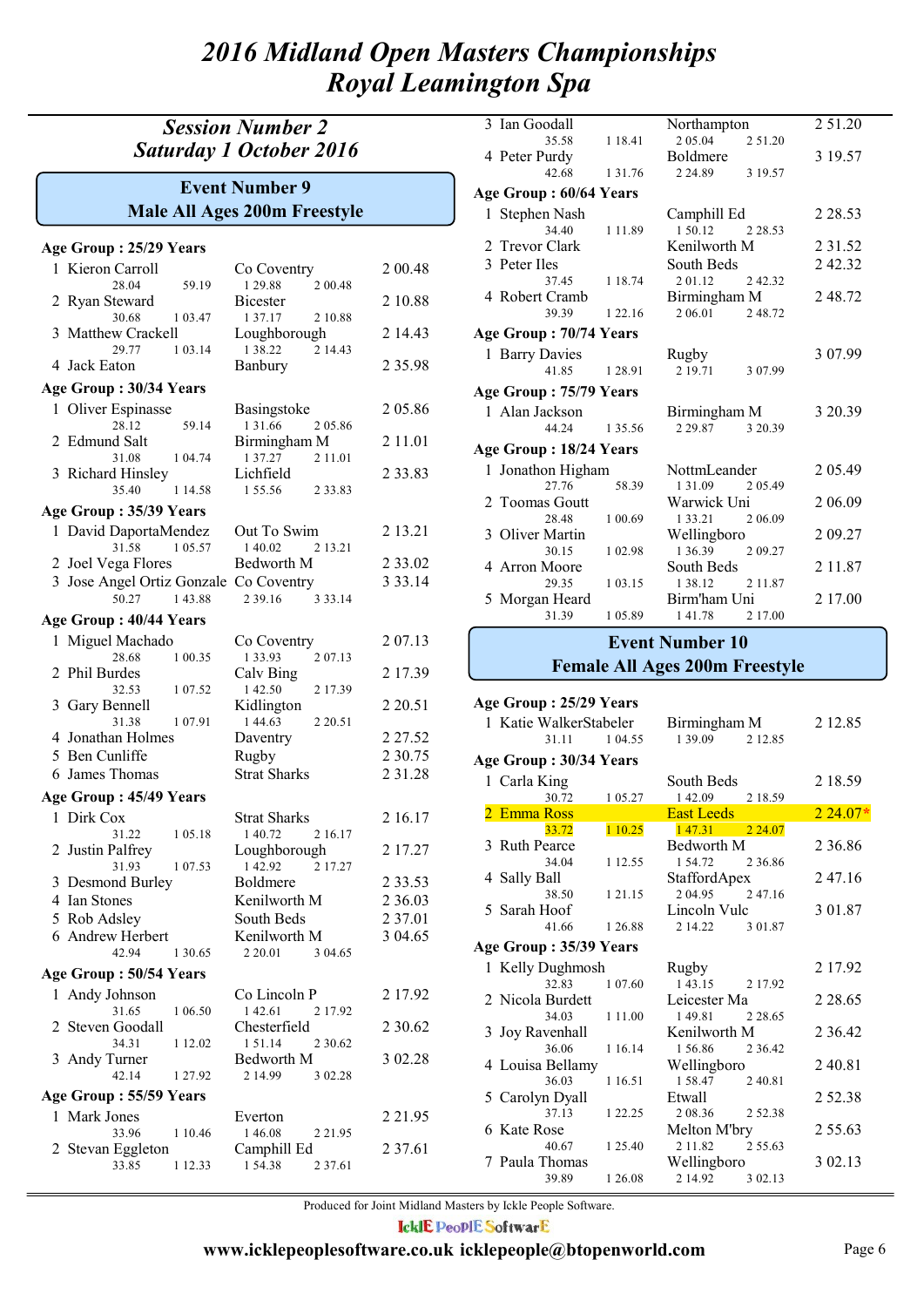|                                           | Melton M'bry                          | 3 06.81     |
|-------------------------------------------|---------------------------------------|-------------|
| 8 Amy Taylor<br>42.24<br>1 30.67          | 2 19.76<br>3 06.81                    |             |
| Age Group: 40/44 Years                    |                                       |             |
|                                           |                                       |             |
| 1 Elizabeth Simpson<br>34.38<br>1 1 1 .66 | Long Eaton<br>1499.3<br>2 2 6.88      | 2 2 6 .88   |
| Justine Doody<br>2                        | Wolv'hampton                          | 2 3 1 . 4 6 |
| 35.45<br>1 13.66                          | 153.33<br>2 3 1 . 4 6                 |             |
| 3<br>Karen Bates                          | Rugby                                 | 2 3 1 . 7 3 |
| 35.07<br>1 13.35                          | 152.96<br>2 3 1 . 7 3                 |             |
| Sophie Matthews<br>4                      | Kenilworth M                          | 2 3 1 .8 9  |
| 34.74<br>1 13.21                          | 152.88<br>2 3 1 .89                   |             |
| Diane Asbury<br>5                         | Wolv'hampton                          | 242.57      |
| 38.34<br>1 18.84                          | 201.23<br>2 42.57                     |             |
| 6 Karen Woodhall<br>37.30<br>1 20.59      | Boldmere<br>205.29<br>2 50.00         | 2 50.00     |
| <b>Yvonne Caswell</b><br>7                | <b>Strat Sharks</b>                   | 251.97      |
| 39.90<br>1 24.51                          | 2 09.20<br>251.97                     |             |
| Laura Davison<br>8.                       | Leicester Ma                          | 3 02.67     |
| 40.18<br>1 26 18                          | 2 15 16<br>3 02.67                    |             |
| Age Group: 45/49 Years                    |                                       |             |
| 1 Claire Thorn                            |                                       | 2 2 0.91    |
| 32.58<br>1 08.33                          | Boldmere<br>144.94<br>2 2 0.91        |             |
| Nina Williams                             | <b>East Leeds</b>                     | 2 2 2 . 2 1 |
| 32.59<br>1 08.53                          | 145.54<br>2 2 2 . 2 1                 |             |
| Philippa Rickard                          | <b>East Leeds</b>                     | 2 23.60     |
| 32.38<br>1 08.15                          | 145.70<br>2 2 3 .60                   |             |
| 4 Bryony Wilkes                           | Loughborough                          | 2 29.76     |
| 34.89<br>1 13.05                          | 151.76<br>2 29.76                     |             |
| Helen Akers<br>5                          | Long Eaton                            | 2 3 1 . 5 1 |
| 34.39<br>1 12.22                          | 1 5 1 .22<br>2 3 1 . 5 1              |             |
| Jane Bailey<br>6                          | Kenilworth M                          | 3 11.81     |
| 43.67<br>1 32.04                          | 2 2 3 1 4<br>3 11.81                  |             |
|                                           |                                       |             |
| Age Group: 50/54 Years                    |                                       |             |
| l                                         |                                       |             |
| Elaine Seager<br>37.94<br>1 18.53         | Loughborough<br>2 00.13<br>2 4 2 1 1  | 2 42.11     |
| 2 Sue Watt                                | Droitwich                             | 247.55      |
| 38.74<br>1 20 71                          | 204.79<br>2 47.55                     |             |
|                                           |                                       |             |
| Age Group: 55/59 Years                    |                                       |             |
| 1 Helen Russell<br>1 24.54                | Kenilworth M<br>2 56 16               | 2 56 16     |
| 40.04                                     | 2 10.55                               |             |
| Age Group: 60/64 Years                    |                                       |             |
| 1 Anne Bourne                             | Camphill Ed                           | 245.07      |
| 38.82<br>1 21.27                          | 203.76<br>2 45.07                     |             |
| 2 Christine Ayers                         | South Beds                            | 2 54.54     |
| 39.44<br>1 24.23                          | 2 09.95<br>2 54.54                    |             |
| Pauline Inwood<br>3                       | Co Derby                              | 3 05.30     |
| 43.10<br>1 3 1 . 0 4<br>4                 | 2 19.55<br>3 05.30                    |             |
| Susan Cramb<br>46.74<br>1 38.08           | Birmingham M<br>2 29.82<br>3 20.63    | 3 20.63     |
|                                           | Banbury                               | 4 01.13     |
| 5 Janice Appleton<br>56.43<br>1 57.71     | 3 01.02<br>4 01.13                    |             |
|                                           |                                       |             |
| Age Group: 65/69 Years                    |                                       |             |
| 1 Susan Cummings<br>47.91<br>141.45       | Banbury<br>2 3 8 . 2 2<br>3 3 5 . 6 8 | 3 3 5 . 6 8 |
|                                           |                                       |             |
| Age Group: 70/74 Years                    |                                       |             |
| 1 Elaine Bromwich                         | Birmingham M                          | 3 50.27     |
| 51.44<br>149.88                           | 2 51.05<br>3 50.27                    |             |
| 2 Barbara Legg                            | Banbury                               | 3 51.99     |
| 49.66<br>148.35                           | 2 51.32<br>3 5 1 . 9 9                |             |
| Age Group: 75/79 Years                    |                                       |             |
| 1 Janet Masters<br>49.17<br>143.98        | South Beds<br>2 40.93<br>3 3 7 . 7 3  | 3 3 7 . 7 3 |

|                        | 2 Jenny Ball<br>51.97                                     | 1 52.26     | Camphill Ed<br>2 53.02<br>3 51.50    | 3 51.50     |
|------------------------|-----------------------------------------------------------|-------------|--------------------------------------|-------------|
|                        | Age Group: 18/24 Years                                    |             |                                      |             |
|                        | 1 Victoria Abbott                                         |             | Birm'ham Uni                         | 2 19.68     |
|                        | 31.53<br>2 Rhianne Fisher                                 | 1 06.10     | 143.07<br>2 19.68<br>Boldmere        | 2 28.86     |
|                        | 34.00                                                     | 1 1 1 . 4 7 | 150.58<br>2 2 8 . 8 6                |             |
|                        | 3 Victoria Wassell<br>34.24                               | 1 12.83     | Camphill Ed<br>1 54.06<br>2 3 5 1 7  | 2 3 5 . 1 7 |
|                        | 4 Olivia Hulley<br>36.95                                  | 1 18.08     | Wellingboro<br>2 00.91<br>242.11     | 242.11      |
|                        |                                                           |             | <b>Event Number 11</b>               |             |
|                        |                                                           |             | <b>Male All Ages 100m Backstroke</b> |             |
|                        |                                                           |             |                                      |             |
|                        | Age Group: 30/34 Years                                    |             |                                      |             |
|                        | 1 Andrew Hagues<br>30.78                                  | 1 03.47     | Co Oxford                            | 1 0 3.47    |
|                        | 2 Edmund Salt<br>32.76                                    | 1 08.60     | Birmingham M                         | 1 08.60     |
|                        | Age Group: 40/44 Years                                    |             |                                      |             |
|                        | 1 James Thomas                                            |             | <b>Strat Sharks</b>                  | 1 15.51     |
|                        | 36.11<br>2 Ben Cunliffe                                   | 1 15.51     | Rugby                                | 1 15.62     |
|                        | 36.55                                                     | 1 15.62     |                                      |             |
|                        | Age Group: 45/49 Years                                    |             |                                      |             |
|                        | 1 Ian Wilkes<br>33.19                                     | 1 09.42     | Loughborough                         | 1 09.42     |
|                        | 2 Kieron Harrison                                         |             | Loughborough                         | 1 1 1 .54   |
| 3                      | 34.48<br><b>Richard Stock</b>                             | 1 1 1 . 5 4 | Leic Peng                            | 1 15.14     |
|                        | 37.85<br>4 Oggy East                                      | 1 15.14     | <b>Arfon Mast</b>                    | 1 39.76     |
|                        | 49.67                                                     | 1 39.76     |                                      |             |
| Age Group: 50/54 Years |                                                           |             |                                      |             |
| 1                      | <b>Steve Crane</b>                                        |             | Coalville                            | 1 10.51     |
|                        | 33.66<br>2 Steve Conway                                   | 1 10.51     | Loughborough                         | 1 14.78     |
|                        | 35.27                                                     | 1 14.78     |                                      |             |
|                        |                                                           |             | *** Swimmers Disqualified ***        |             |
|                        | 0 Colin Robbins<br>Did not touch the wall during the turn |             | NottmLeander                         |             |
|                        | Age Group: 55/59 Years                                    |             |                                      |             |
|                        | 1 Mark Jones                                              |             | Everton                              | 1 23.46     |
|                        | 40.83                                                     | 1 2 3 . 4 6 |                                      |             |
|                        | Age Group: 70/74 Years                                    |             |                                      |             |
|                        | 1 Tony Cherrington<br>45.10                               | 1 34.89     | Gloucester M                         | 1 34.89     |
|                        | 2 Greg Rippin<br>56.07                                    | 1 55.28     | Kenilworth M                         | 1 55.28     |
|                        | Age Group: 80/84 Years                                    |             |                                      |             |
|                        | 1 Arthur Lowe                                             |             | Birmingham M                         | 144.98      |
|                        | 51.19                                                     | 144.98      |                                      |             |
|                        | Age Group : 18/24 Years<br>1 Tom Strakosch                |             | Birm'ham Uni                         |             |
|                        | 31.62                                                     | 1 05.59     |                                      | 1 05.59     |
|                        |                                                           |             |                                      |             |

Produced for Joint Midland Masters by Ickle People Software.

**IcklE PeoplE SoftwarE**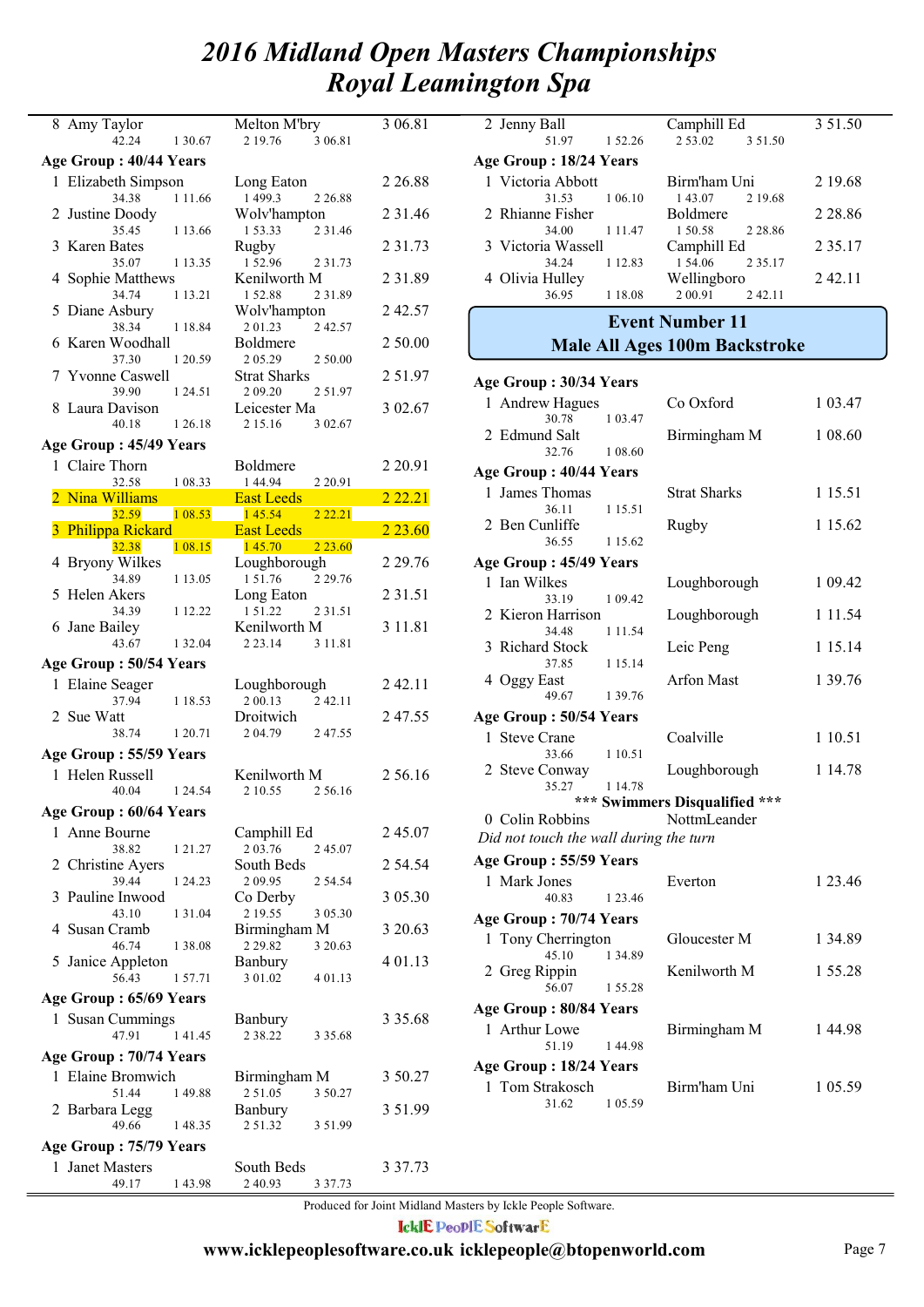## **Female All Ages 100m Backstroke Event Number 12**

|  | Age Group: 25/29 Years |  |  |  |
|--|------------------------|--|--|--|
|--|------------------------|--|--|--|

| Age Group : 25/29 Years                      |                     |             |  |  |  |
|----------------------------------------------|---------------------|-------------|--|--|--|
| 1 Justine Clark<br>1 10.74<br>34.35          | Kenilworth M        | 1 10.74     |  |  |  |
| 2 Emma Carter                                | NottmLeander        | 1 13.06     |  |  |  |
| 35.91<br>1 13.06<br>3 Felicity Hurst         | Co Oxford           | 1 27.88     |  |  |  |
| 42.47<br>1 27.88                             |                     |             |  |  |  |
| Age Group: 30/34 Years                       |                     |             |  |  |  |
| 1 Katie Loker<br>36.07<br>1 13.79            | Calv Bing           | 1 13.79     |  |  |  |
| 2 Laura Davies<br>38.26<br>1 1 7 .65         | Swadlincote         | 1 1 7 .65   |  |  |  |
| 3<br>Joanne Holder<br>38.49<br>1 18.77       | South Beds          | 1 18.77     |  |  |  |
| 4 Briony Johnson<br>40.36<br>1 24.20         | Camphill Ed         | 1 24.20     |  |  |  |
| Age Group: 35/39 Years                       |                     |             |  |  |  |
|                                              |                     |             |  |  |  |
| 1 Alison Peakman<br>34.23<br>1 1 1 1 2 1     | Birmingham M        | 1 1 1 . 2 1 |  |  |  |
| 2 Sara Lang<br>37.06<br>1 1 5 . 9 1          | Southport           | 1 15.91     |  |  |  |
| 3 Louisa Bellamy<br>41.29<br>1 24.95         | Wellingboro         | 1 24.95     |  |  |  |
| 4 Carolyn Dyall<br>45.08<br>1 3 3 1 4        | Etwall              | 1 3 3 . 1 4 |  |  |  |
| Age Group: 40/44 Years                       |                     |             |  |  |  |
| 1 Rachel Lloyd<br>34.98<br>1 12.44           | Rugby               | 1 12.44     |  |  |  |
| 2 Jill Groves<br>36.37<br>1 16.11            | Kenilworth M        | 1 16.11     |  |  |  |
| Sarah NobleKendrick<br>3<br>37.72<br>1 20.68 | Northampton         | 1 20.68     |  |  |  |
| 4 Suzanne Hurst<br>39.35<br>1 20.84          | Birmingham M        | 1 20.84     |  |  |  |
| 5 Yvonne Caswell<br>45.91<br>1 3 2 . 7 1     | <b>Strat Sharks</b> | 1 32.71     |  |  |  |
| Age Group: 45/49 Years                       |                     |             |  |  |  |
| 1 Ali Skirvin                                | <b>Strat Sharks</b> | 1 28.89     |  |  |  |
| 43.08<br>1 28.89<br>2 Joanne Highfield       | Lincoln Vulc        | 1 41.23     |  |  |  |
| 50.01<br>141.23                              |                     |             |  |  |  |
| Age Group: 50/54 Years                       |                     |             |  |  |  |
| 1 Julie Hoyle<br>35.77<br>1 13.96            | <b>East Leeds</b>   | 1 13.96     |  |  |  |
| 2 Blan Walker<br>42.86<br>1 27.77            | Witney              | 1 27.77     |  |  |  |
| Age Group: 55/59 Years                       |                     |             |  |  |  |
| 1 Lindsey Gowland                            | Etwall              | 1 3 1 .54   |  |  |  |
| 45.14<br>1 3 1 . 5 4<br>2 Carol Ball         | Bedworth M          | 141.80      |  |  |  |
| 50.07<br>141.80                              |                     |             |  |  |  |
| 3 Janet Briggs<br>54.33<br>1 52.05           | Etwall              | 1 52.05     |  |  |  |
| Age Group: 60/64 Years                       |                     |             |  |  |  |
| 1 Diana Nash<br>40.28<br>1 2 2.49            | Camphill Ed         | 1 22.49     |  |  |  |
| 2 Kathleen Tunnicliffe<br>43.18<br>1 27.71   | <b>Wolv Master</b>  | 1 27.71     |  |  |  |
|                                              |                     |             |  |  |  |

| 3 Pauline Inwood       |           | Co Derby     | 140.60   |
|------------------------|-----------|--------------|----------|
| 49.05 1.40.60          |           |              |          |
| 4 Janice Appleton      |           | Banbury      | 2 15.72  |
| 1 0 7 1 6              | 2.15.72   |              |          |
| Age Group: 65/69 Years |           |              |          |
| 1 Susan Cummings       |           | Banbury      | 141.42   |
| 49.68                  | 141.42    |              |          |
| 2 Susan Griffith       |           | Birmingham M | 2 0 0.49 |
| 59.17                  | 2 0 0.49  |              |          |
| Age Group: 75/79 Years |           |              |          |
| 1 Janet Masters        |           | South Beds   | 144.64   |
| 51.00                  | 1 44 64   |              |          |
| 2 Jenny Ball           |           | Camphill Ed  | 2 02.18  |
| 1 0 1 . 1 8            | 2 02 18   |              |          |
| Age Group: 18/24 Years |           |              |          |
| 1 Lucy Gregory         |           | South Beds   | 1 08.86  |
| 33.77 1 08.86          |           |              |          |
| 2 Amber Coughlan       |           | Camphill Ed  | 1 14.67  |
| 35.75 1 14.67          |           |              |          |
| 3 Victoria Abbott      |           | Birm'ham Uni | 1 15.13  |
| 36.43                  | 1 1 5 1 3 |              |          |
| 4 Olivia Hulley        |           | Wellingboro  | 1 28.30  |
| 43.44                  | 1 28.30   |              |          |

### **Event Number 13**

## **Male All Ages 50m Breaststroke**

#### **Age Group : 25/29 Years**

| 1 Ryan Steward         | Bicester          | 33.69 |
|------------------------|-------------------|-------|
| 2 Matthew Crackell     | Loughborough      | 35.11 |
| Age Group: 30/34 Years |                   |       |
| 1 Dan O'Shea           | Wellingboro       | 32.64 |
| 2 John Edwards         | Hinckley          | 35.47 |
| 3 Graham Aspinall      | NottmLeander      | 36.00 |
| Age Group: 35/39 Years |                   |       |
| 1 Ross Turner          | Rugby             | 32.07 |
| 2 Yury Bocharnikov     | Co Derby          | 34.46 |
| Age Group: 40/44 Years |                   |       |
| 1 Gary Bennell         | Kidlington        | 35.93 |
| 2 James Colvin         | NottmLeander      | 36.08 |
| 3 Robert Egan          | Kenilworth M      | 36.10 |
| 4 Simeon Hemming       | Camphill Ed       | 37.27 |
| Age Group: 45/49 Years |                   |       |
| 1 Richard Stock        | Leic Peng         | 35.01 |
| 2 Garry Vickers        | Etwall            | 35.23 |
| 3 Nick White           | Loughborough      | 36.06 |
| 4 Desmond Burley       | Boldmere          | 36.93 |
| 5 Michael Wilks        | Kenilworth M      | 38.25 |
| 6 Paul Ingle           | Etwall            | 38.37 |
| 7 Andrew Herbert       | Kenilworth M      | 47.45 |
| Age Group: 50/54 Years |                   |       |
| 1 Steven Goodall       | Chesterfield      | 38.57 |
| 2 Mark Pitts           | Birmingham M      | 41.77 |
| 3 Andy Turner          | <b>Bedworth M</b> | 48.63 |
| Age Group: 55/59 Years |                   |       |
| 1 Mark Jones           | Everton           | 41.22 |
| 2 Ian Goodall          | Northampton       | 42.21 |
|                        |                   |       |

Produced for Joint Midland Masters by Ickle People Software.

**IcklE PeoplE SoftwarE**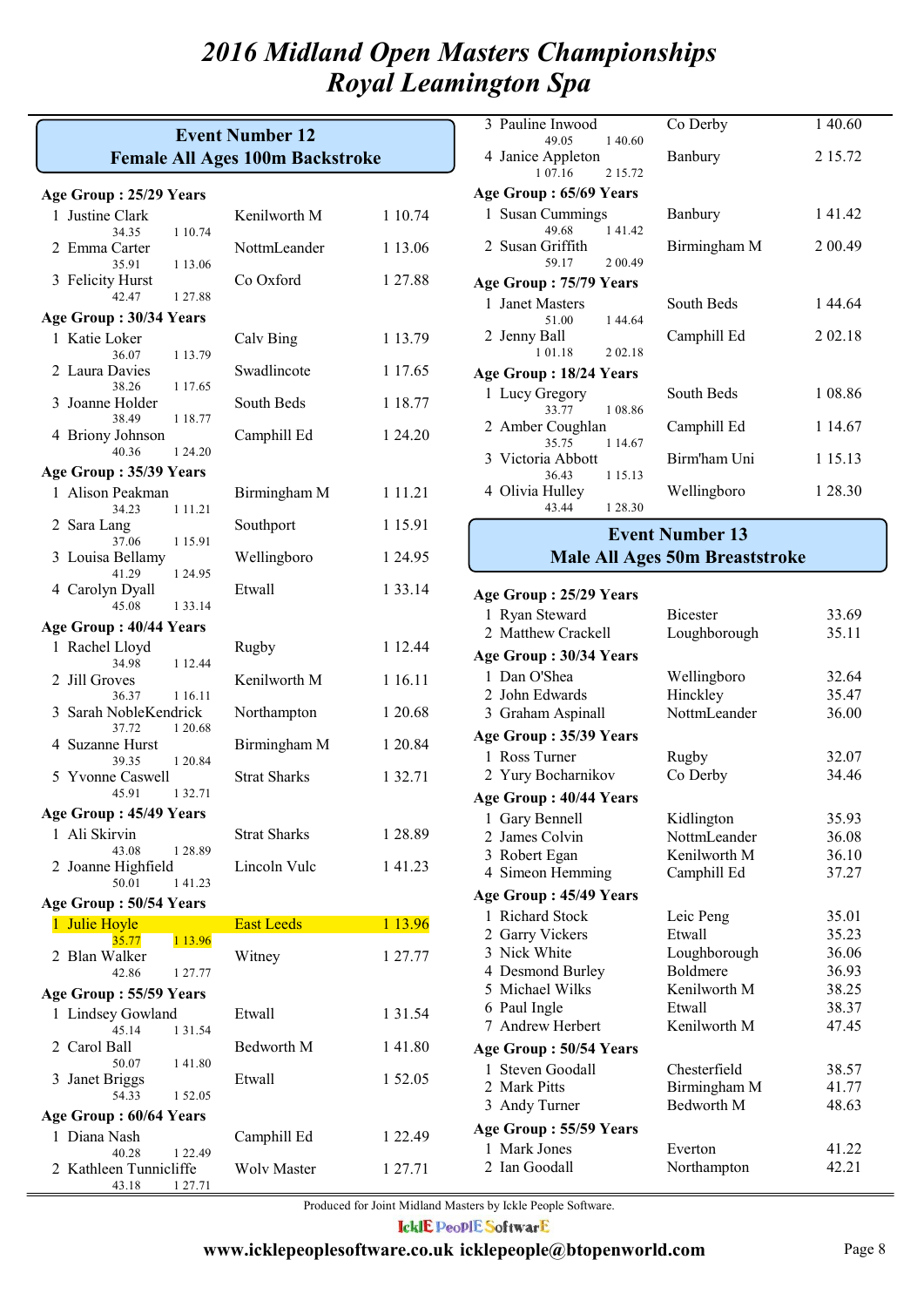|                                     | *** Swimmers Disqualified<br>$* * *$ |       |
|-------------------------------------|--------------------------------------|-------|
| 0 Peter Purdy                       | <b>Boldmere</b>                      |       |
| Leg movements not on the same plane |                                      |       |
| Age Group: 60/64 Years              |                                      |       |
| 1 Trevor Clark                      | Kenilworth M                         | 38.57 |
| Age Group: 65/69 Years              |                                      |       |
| 1 Christopher Thorp                 | Etwall                               | 45.51 |
| Age Group: 70/74 Years              |                                      |       |
| 1 Barry Davies                      | Rugby                                | 46.09 |
| 2 Greg Rippin                       | Kenilworth M                         | 48.52 |
| Age Group: 75/79 Years              |                                      |       |
| 1 Keith Ingram                      | Birmingham M                         | 44.56 |
| Age Group: 18/24 Years              |                                      |       |
| 1 George Youlden                    | Birm'ham Uni                         | 33.03 |
| 2 Joshua Patel                      | Warwick Uni                          | 33.34 |
| 3 Tom Strakosch                     | Birm'ham Uni                         | 36.83 |
| 4 Morgan Heard                      | Birm'ham Uni                         | 39.71 |

#### **Female All Ages 50m Breaststroke Event Number 14**

#### **Age Group : 25/29 Years**

| 1 Justine Clark               | Kenilworth M        | 36.67 |
|-------------------------------|---------------------|-------|
| 2 Alice Lane                  | Boldmere            | 36.86 |
| 3 Sara Gamble                 | Birmingham M        | 38.51 |
| 4 Sarah Ryder                 | Northampton         | 39.43 |
| 5 Ali Ball                    | Bedworth M          | 43.82 |
| 6 Felicity Hurst              | Co Oxford           | 45.16 |
| Age Group: 30/34 Years        |                     |       |
| 1 Carla King                  | South Beds          | 36.69 |
| 2 Sarah Pearse                | South Beds          | 36.73 |
| 3 Katie Loker                 | Calv Bing           | 39.31 |
| 4 Amy Vaughan                 | Wellingboro         | 40.19 |
| 5 Joanne Holder               | South Beds          | 40.53 |
| 6 Jenny Owens                 | South Beds          | 43.68 |
| 7 Sally Ball                  | StaffordApex        | 45.25 |
| Age Group: 35/39 Years        |                     |       |
| 1 Sarah Brooksbank            | Leic Peng           | 38.03 |
| 2 Claire Potter               | Birmingham M        | 39.48 |
| 3 Kirstie Smith               | Co Lincoln P        | 40.43 |
| 4 Amy Taylor                  | Melton M'bry        | 48.80 |
| 5 Kate Rose                   | Melton M'bry        | 48.93 |
| <b>Age Group: 40/44 Years</b> |                     |       |
| 1 Karen Key                   | Northampton         | 36.06 |
| 2 Rachel Lloyd                | Rugby               | 37.88 |
| 3 Mel Mcwhirter               | Kenilworth M        | 38.43 |
| 4 Justine Doody               | Wolv'hampton        | 40.76 |
| 5 Karen Woodhall              | <b>Boldmere</b>     | 43.78 |
| Age Group : 45/49 Years       |                     |       |
| 1 Ali Skirvin                 | <b>Strat Sharks</b> | 41.44 |
| 2 Joanne Highfield            | Lincoln Vulc        | 46.99 |
| Age Group: 50/54 Years        |                     |       |
| 1 Hayley Bettinson            | Birmingham M        | 40.93 |
| 2 Helen Fielder               | Bedworth M          | 46.05 |
|                               |                     |       |

| Age Group: 55/59 Years |              |         |
|------------------------|--------------|---------|
| 1 Lindsey Gowland      | Etwall       | 41.32   |
| 2 Kristin Davidson     | Boldmere     | 47.31   |
| 3 Mary Nevill          | Coalville    | 54.07   |
| 4 Julie Fisher         | Boldmere     | 55.78   |
| Age Group: 60/64 Years |              |         |
| 1 Christine Ayers      | South Beds   | 46.76   |
| 2 Susan Cramb          | Birmingham M | 52.14   |
| 3 Janice Appleton      | Banbury      | 1 09.44 |
| Age Group: 65/69 Years |              |         |
| 1 Jennifer Merritt     | Spondon Mast | 43.43   |
| 2 Susan Cummings       | Banbury      | 52.44   |
| 3 Susan Griffith       | Birmingham M | 1 10.38 |
| Age Group: 70/74 Years |              |         |
| 1 Elaine Bromwich      | Birmingham M | 54.25   |
| 2 Barbara Legg         | Banbury      | 55.07   |
| Age Group: 75/79 Years |              |         |
| 1 Jenny Ball           | Camphill Ed  | 1 06.24 |
| Age Group: 18/24 Years |              |         |
| 1 Chloe Souter         | Co Coventry  | 37.94   |
| 2 Amber Coughlan       | Camphill Ed  | 38.10   |
| 3 Emma Smith           | Birm'ham Uni | 40.07   |
| 4 Catherine Reekie     | Perry B & TS | 42.90   |

#### **Male All Ages 200m Ind Medley Event Number 15**

#### 1 Aaron Flynn Wellingboro 2 13.48<br>28.90 1 03.82 1 41.68 2 13.48  $141.68$ **Age Group : 25/29 Years** 1 James Wardle Kenilworth M 2 14.16<br>27.03 101.13 141.67 2 14.16 27.03 1 01.13 1 41.67 2 14.16 **Age Group : 30/34 Years** 1 Ross Turner Rugby 2 29.32 31.05 1 08.91 1 50.69 2 29.32 **Age Group : 35/39 Years** 2 Joel Vega Flores Bedworth M 2 51.51<br>34.71 1 21.74 2 11.61 2 51.51 1 21.74 1 Ian Wilkes Loughborough 2 39.57<br>30.81 1 10.42 2 02.33 2 39.57 30.81 1 10.42 2 02.33 2 39.57<br>Palfrey Loughborough **Age Group : 45/49 Years** 2 Justin Palfrey Loughborough 2 43.88<br>35.27 119.62 2 09.15 2 43.88 1 19.62 2 09.15 2 43.88<br>South Beds 3 Rob Adsley South Beds 2 57.24 4 Oggy East Arfon Mast 3 16.13 *8.3Movements of the legs not simultaneous or alternating movement of legs or feet* 50 Ian Stones Kenilworth M **\*\*\* Swimmers Disqualified \*\*\*** 1 Steve Crane Coalville 2 38.19 33.25 1 13.05 2 00.73 2 38.19 **Age Group : 50/54 Years**

|       |       | Age Group: 55/59 Years                    |             |                      |             |           |
|-------|-------|-------------------------------------------|-------------|----------------------|-------------|-----------|
| ham M | 40.93 | 1 Mark Jones<br>38.40                     | 1 2 3 . 7 1 | Everton<br>2 1 1 5 6 | 246.75      | 246.75    |
| h M   | 46.05 | 2 Stevan Eggleton                         |             | Camphill Ed          |             | 2 5 1 .46 |
|       |       | 37.73<br>10 T. J. THIS . IT . THE . I . O | 1 23.85     | 2 13.27              | 2 5 1 . 4 6 |           |

Produced for Joint Midland Masters by Ickle People Software.

**IcklE PeoplE SoftwarE**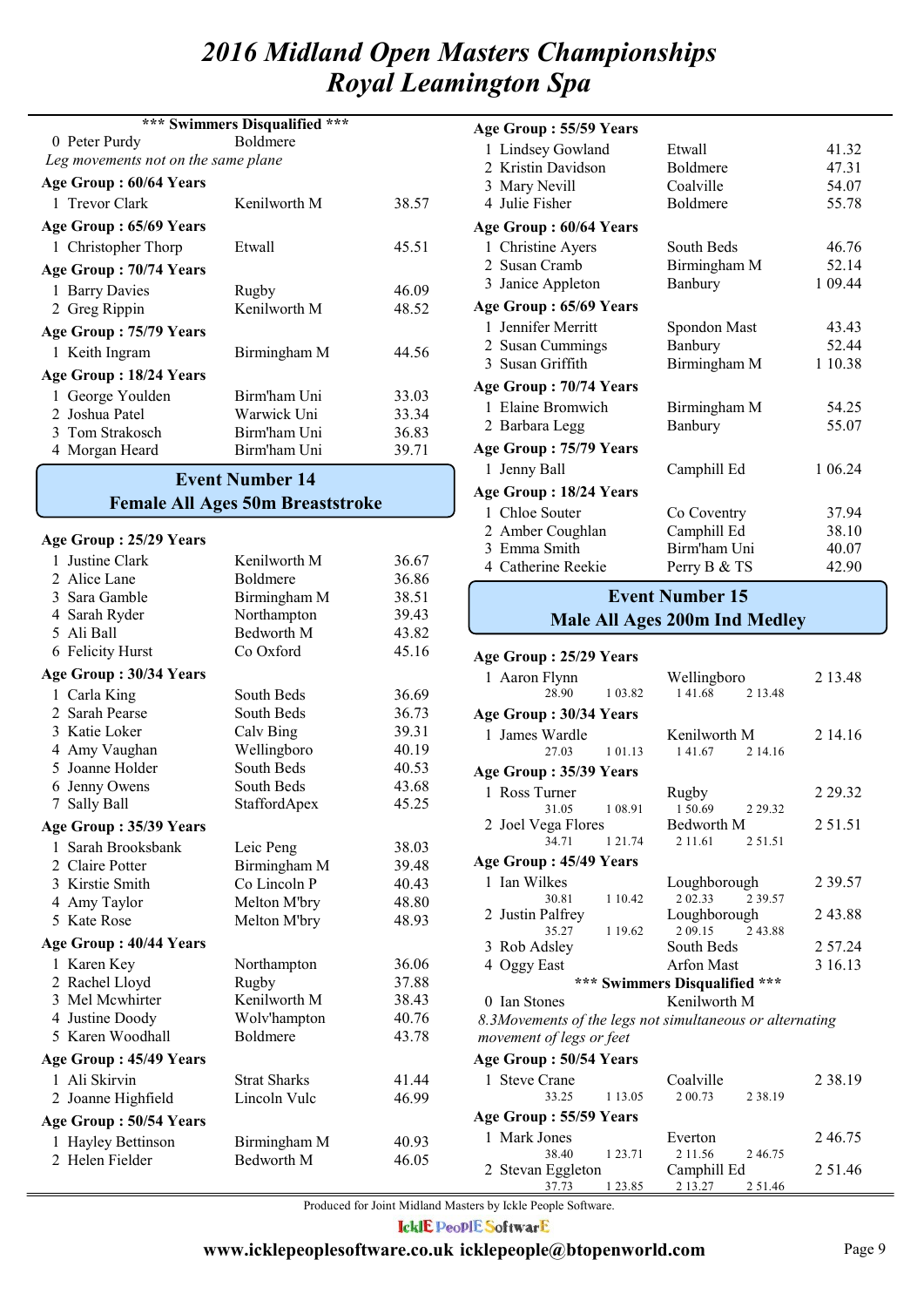| Age Group: 60/64 Years             |             |                                                               |           |
|------------------------------------|-------------|---------------------------------------------------------------|-----------|
| 1 Trevor Clark                     |             | Kenilworth M                                                  | 246.54    |
| 36.58<br>2 Andrew Wolf             | 1 20.77     | 2 08.83<br>2 46.54<br>Camphill Ed                             | 2 57.15   |
| Age Group: 65/69 Years             |             |                                                               |           |
| 1 Ian Paulger                      |             | Lincoln Vulc                                                  | 3 38.80   |
| Age Group: 70/74 Years             |             |                                                               |           |
|                                    |             | *** Swimmers Disqualified ***                                 |           |
| 0 Tony Cherrington                 |             | Gloucester M                                                  |           |
|                                    |             | 6.4aMore than one single or double simultaneous arm pull used |           |
|                                    |             | to initiate the turn or not performed immediately             |           |
| Age Group: 18/24 Years             |             |                                                               |           |
| 1 Chris Jones<br>29.83             | 1 08:00     | Birm'ham Uni<br>152.36<br>2 2 9 . 5 9                         | 2 29.59   |
| 2 Jack Megarry                     |             | South Beds                                                    | 2 34.65   |
| 33.74                              | 1 14.85     | 157.77<br>2 34.65                                             |           |
|                                    |             | <b>Event Number 16</b>                                        |           |
|                                    |             | <b>Female All Ages 200m Ind Medley</b>                        |           |
| Age Group: 25/29 Years             |             |                                                               |           |
| 1 Sarah Ryder                      |             | Northampton                                                   | 2 41.12   |
| 33.60                              | 1 16.65     | 203.77<br>241.12                                              |           |
| 2 Julie Tucker<br>35.14            | 1 2 1 4 5   | Nuneaton<br>2 56.05<br>2 12.68                                | 2 56.05   |
| Age Group: 30/34 Years             |             |                                                               |           |
| 1 Laura Davies                     |             | Swadlincote                                                   | 2 53.99   |
| 39.34                              | 1 22.49     | 2 13.24<br>2 53.99                                            |           |
|                                    |             | *** Swimmers Disqualified ***                                 |           |
| 0 Sarah Hoof                       |             | Lincoln Vulc                                                  |           |
| movement of legs or feet           |             | 8.3Movements of the legs not simultaneous or alternating      |           |
| Age Group: 35/39 Years             |             |                                                               |           |
| 1 Sarah Brooksbank                 |             | Leic Peng                                                     | 3 04.42   |
| 37.61                              | 1 3 1 . 5 8 | 2 2 2 . 3 1<br>3 04.42                                        |           |
| 2 Kate Rose                        |             | Melton M'bry                                                  | 3 23.57   |
| 47.41                              | 143.49      | 3 23.57<br>2 39.50                                            |           |
| Age Group: 40/44 Years             |             |                                                               |           |
| 1 Elizabeth Simpson<br>36.16       | 1 19.23     | Long Eaton<br>2 10.45<br>2 47.29                              | 247.29    |
| 2 Suzanne Hurst                    |             | Birmingham M                                                  | 3 00.05   |
| 38.53                              | 1 24.59     | 2 19.78<br>3 00.05                                            |           |
| Elizabeth Kiss<br>3<br>38.77       | 1 26.50     | Chesterfield<br>2 2 1 .4 1<br>3 05.82                         | 3 05.82   |
|                                    |             | *** Swimmers Disqualified ***                                 |           |
| 0 Laura Davison                    |             | Leicester Ma                                                  |           |
| brought forward over the water     |             | 8.2Arms not brought forward simultaneously or arms not        |           |
| Age Group: 45/49 Years             |             |                                                               |           |
| 1 Jeanne Petit                     |             | Chesham                                                       | 2 5 1 .15 |
| 34.06                              | 1 2 2.48    | 2 12.27<br>2 51.15                                            |           |
| <b>Bryony Wilkes</b><br>2<br>36.41 | 1 2 1 .8 3  | Loughborough<br>2 13.96<br>2 53.13                            | 2 53.13   |
| Age Group: 50/54 Years             |             |                                                               |           |
| 1 Julie Hoyle                      |             | <b>East Leeds</b>                                             | 245.38    |
| 34.22                              | 1 17.48     | 2 08.42<br>2 45.38                                            |           |
| Elaine Seager<br>2                 |             | Loughborough                                                  | 3 05.81   |
| 41.10                              | 1 28.92     | 2 2 4 . 8 1<br>3 05.81                                        |           |
|                                    |             |                                                               |           |

|   | 3 Helen Fielder                                           |             | Bedworth M                          |         | 3 12.27 |
|---|-----------------------------------------------------------|-------------|-------------------------------------|---------|---------|
|   | 44.91                                                     | 1 39.10     | 2 3 6 6 5                           | 3 21.27 |         |
|   | 4 Blan Walker                                             |             | Witney                              |         | 3 26.97 |
|   | 50.39                                                     | 141.66      | 242.83                              | 3 26.97 |         |
|   | Age Group: 18/24 Years                                    |             |                                     |         |         |
| 1 | <b>Grace Manning</b>                                      |             | Wellingboro                         |         | 245.02  |
|   | 37.70                                                     | 1 1 7 0 4   | 2.06.85                             | 2 45.02 |         |
|   |                                                           |             | <b>Event Number 17</b>              |         |         |
|   |                                                           |             | Mixed All Ages 4 * 50m Medley Relay |         |         |
|   |                                                           |             |                                     |         |         |
|   | Age Group 072+                                            |             |                                     |         |         |
|   | 1 South Beds Masters SC                                   |             |                                     |         | 2 02.69 |
|   | 32.64                                                     | 1 06.33     | 1 35.47                             | 2 02.69 |         |
|   | 2 Kenilworth Masters SC                                   |             |                                     |         | 2 05.05 |
|   | 32.79                                                     | 1 1 1 .76   | 1 39.07                             | 2 05.05 |         |
|   | 3 Wellingborough SC                                       |             |                                     |         | 2 12.89 |
|   | 35.20                                                     | 1 1 1 . 9 7 | 1 39.53                             | 2 12.89 |         |
|   | 4 Camp Hill Edwardians SC                                 |             |                                     |         | 2 17.62 |
|   | 34.70                                                     | 1 1 1 1 1 2 | 1 46.24                             | 2 17.62 |         |
|   |                                                           |             | *** Swimmers Disqualified ***       |         |         |
|   | 0 The University Of Birmingham                            |             |                                     |         |         |
|   | 10.11Swimmer's feet lost touch with starting place before |             |                                     |         |         |
|   | preceding teammate touches                                |             |                                     |         |         |
|   | Age Group 120+                                            |             |                                     |         |         |
|   | 1 Kenilworth Masters SC                                   |             |                                     |         | 2 05.85 |
|   | 34.23                                                     | 1 09.03     | 1 35.37                             | 2 05.85 |         |
|   | 2 Wellingborough SC                                       |             |                                     |         | 2 08 41 |
|   | 38.62                                                     | 1 10.96     | 1 38.32                             | 2 08.41 |         |
|   |                                                           |             |                                     |         |         |

|                         |           | *** Swimmers Disqualified *** |             |            |
|-------------------------|-----------|-------------------------------|-------------|------------|
| 38.43                   | 1 25.19   | 2 00.19                       | 2 3 6 9 9   |            |
| 5 Bedworth Masters      |           |                               |             | 2 3 6 9 9  |
| 44.34                   | 1 2 7 6 2 | 1.58.02                       | 2 30.52     |            |
| 4 Leicester Masters     |           |                               |             | 2 3 0 .5 2 |
| 42.25                   | 1 24.06   | 156.15                        | 2 2 5 . 7 5 |            |
| 3 Stratford Sharks SC   |           |                               |             | 2 2 5 7 5  |
| 36.82                   | 1 1 3 8 2 | 1 50.96                       | 2 2 0 . 5 4 |            |
| 2 Kenilworth Masters SC |           |                               |             | 2 2 0 5 4  |
| 34.92                   | 1 06.35   | 140.87                        | 2 11.24     |            |
| 1 Rugby SC              |           |                               |             | 2 1 1 .24  |
| Age Group 160+          |           |                               |             |            |
| 38.62                   | 1 10.96   | 1 38.32                       | 2 08.41     |            |
|                         |           |                               |             |            |

<sup>0</sup> Boldmere SC

*8.2Arms not brought forward simultaneously or arms not brought forward over the water*

#### **Age Group 200+**

| 0 Melton Mowbray SC     |               |                               |           |           |
|-------------------------|---------------|-------------------------------|-----------|-----------|
|                         |               | *** Swimmers Disqualified *** |           |           |
|                         | 33.98 1 16.17 | 1 58.64                       | 2 3 4 3 7 |           |
| 3 Kenilworth Masters SC |               |                               |           | 2 3 4 3 7 |
|                         | 41.44 1.18.96 | 1 54.61                       | 2 2 6 8 5 |           |
| 2 Etwall Eagles SC      |               |                               |           | 2 2 6 8 5 |
|                         | 33.51 15.73   | 144.24                        | 2 19.05   |           |
| 1 Loughborough Town SC  |               |                               |           | 2 19.05   |
|                         |               |                               |           |           |

*10.11Swimmer's feet lost touch with starting place before preceding teammate touches*

**Age Group 240+**

| 1 Camp Hill Edwardians SC |         |           |         | 2 30 27 |
|---------------------------|---------|-----------|---------|---------|
| 38.57 1 21.73             |         | 1.55.82   | 2 30 27 |         |
| 2 South Beds Masters SC   |         |           |         | 240.05  |
| 47.54                     | 1 34 50 | 2 1 1 1 5 | 240.05  |         |
|                           |         |           |         |         |

Produced for Joint Midland Masters by Ickle People Software.

**IcklE PeoplE SoftwarE**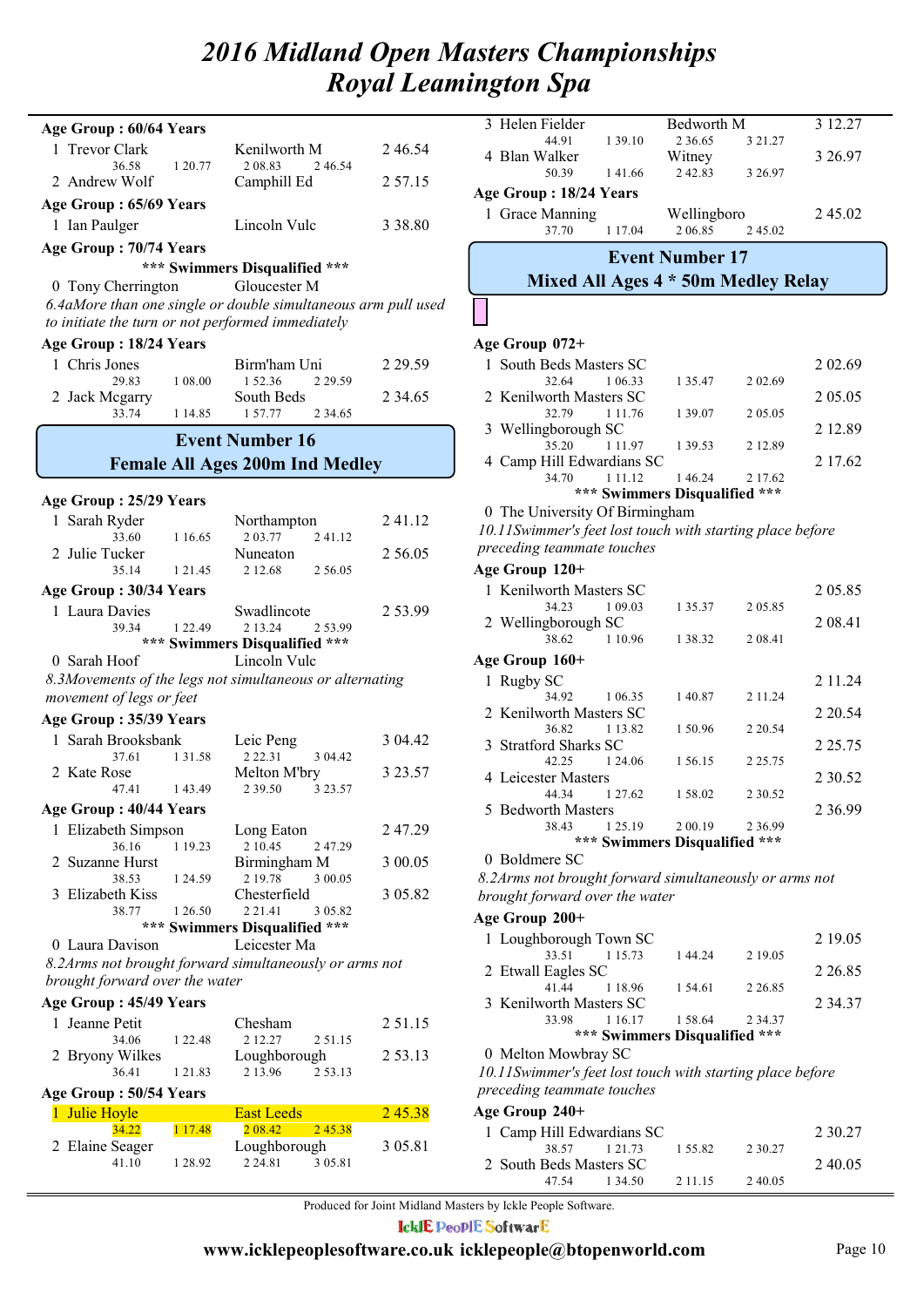| 3 Birmingham Masters |       |             |         |           | 2 53.09 |  |  |  |
|----------------------|-------|-------------|---------|-----------|---------|--|--|--|
|                      | 53.78 | 1 3 5 . 7 1 | 2 10.53 | 2 5 3 0 9 |         |  |  |  |
| Age Group 280+       |       |             |         |           |         |  |  |  |
| 1 Birmingham Masters |       |             |         |           | 248.06  |  |  |  |
|                      | 42.35 | 1 3 7 . 3 7 | 2 10.84 | 2 48.06   |         |  |  |  |
|                      |       |             |         |           |         |  |  |  |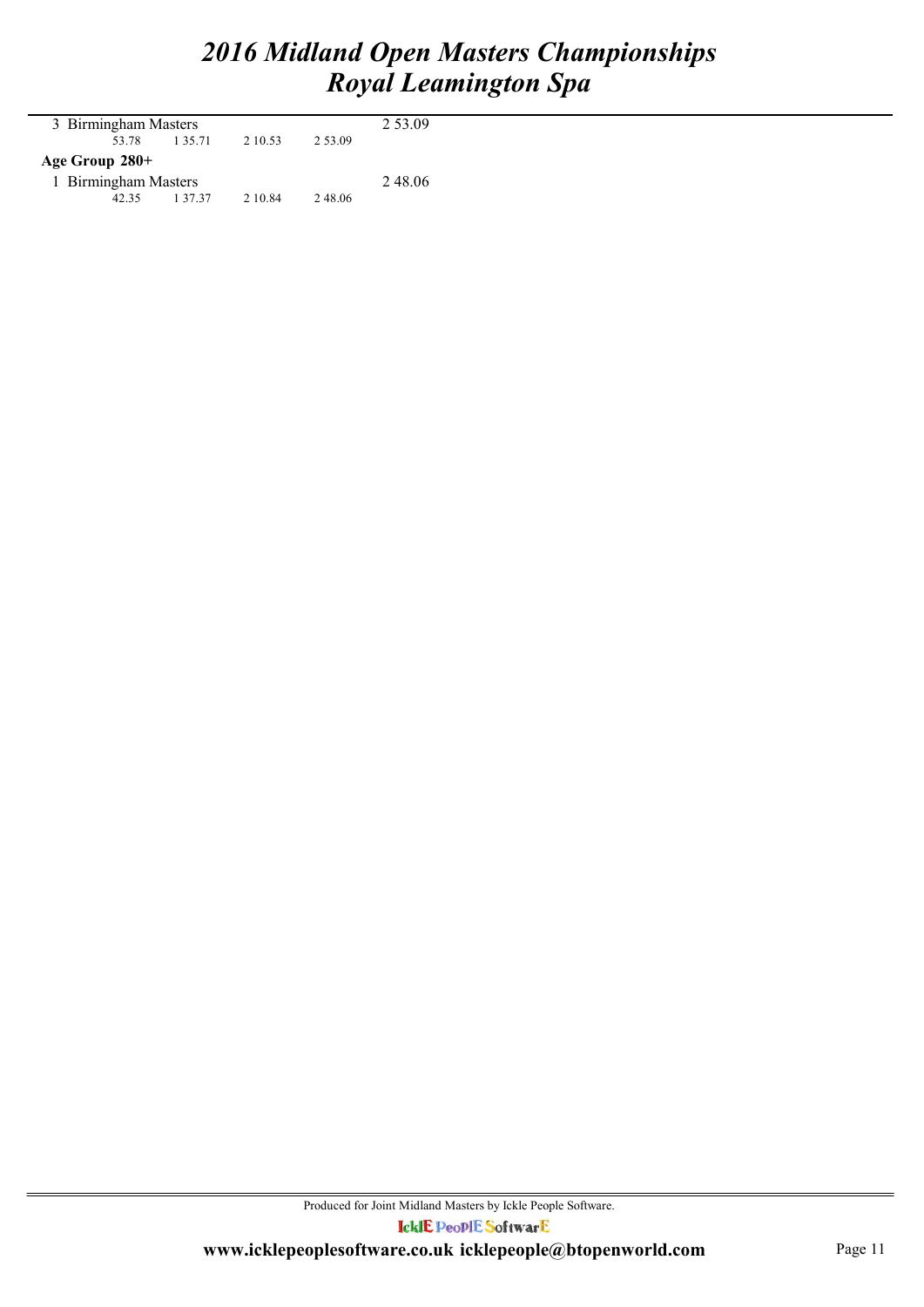## *Session Number 3 Sunday 2 October 2016*

## **Mixed All Ages 400m Ind Medley Event Number 18**

## *Female*

| Age Group: 30/34 Years              |                    |                        |                          |           |
|-------------------------------------|--------------------|------------------------|--------------------------|-----------|
| 1 Laura Davies                      |                    | Swadlincote            |                          | 6 04.51   |
| 40.96                               | 1 30.64            | 2 15.16                | 3 00.12                  |           |
| 3 51.35                             | 4 4 2 . 5 4        | 5 24 04                | 6 04.51                  |           |
| 2 Heather HawTierney                |                    | Camphill Ed            |                          | 6 14.45   |
| 39.02<br>358.62                     | 1 26.76<br>4 51.02 | 2 16.58<br>5 34.80     | 3 06.89<br>6 14.45       |           |
| Age Group: 40/44 Years              |                    |                        |                          |           |
| 1 Karen Bates                       |                    | Rugby                  |                          | 6 09.08   |
| 38.89                               | 1 23.57            | 209.85                 | 2 55.75                  |           |
| 3 49.54                             | 4 4 4 .03          | 5 26.65                | 6 09.08                  |           |
| 2 Elizabeth Kiss                    |                    | Chesterfield           |                          | 6 17.97   |
| 39.21<br>3 55.13                    | 1 24.22<br>4 50.36 | 2 12.41<br>5 3 5 . 2 7 | 3 00.04<br>6 17.97       |           |
| Age Group: 45/49 Years              |                    |                        |                          |           |
| 1 Angela Guilfoyle                  |                    | Ilkeston               |                          | 6 07.14   |
| 40.11                               | 1 25.73            | 2 15.67                | 3 05.79                  |           |
| 3 57.29                             | 450.17             | 5 29.05                | 6 07.14                  |           |
| 2 Joanne Highfield                  |                    | Lincoln Vulc           |                          | 7 34.07   |
| 49.85                               | 150.98             | 251.35                 | 3 53.59                  |           |
| 4 54.00                             | 5 5 5 .88          | 646.26                 | 7 34.07                  |           |
| <b>Male</b>                         |                    |                        |                          |           |
| Age Group: 35/39 Years              |                    |                        |                          |           |
| 1 Joel Vega Flores                  |                    |                        |                          |           |
|                                     |                    | Bedworth M             |                          | 6 24.74   |
| 39.48                               | 1 28.82            | 2 2 2 . 1 2            | 3 12.10                  |           |
| 4 02.48                             | 4 5 5 . 1 3        | 5 38.98                | 6 24.74                  |           |
| Age Group: 50/54 Years              |                    |                        |                          |           |
| 1 David Clarke                      |                    | Wrekin Coll            |                          | 5 32.28   |
| 34.366                              | 1 13.58            | 1 57.20                | 241.48                   |           |
| 3 3 0 . 4 8                         | 4 20.84            | 5 00.44                | 5 32.28                  |           |
| 2 Andrew Small                      |                    | Seagulls Swi           |                          | 5 50.31   |
| 34.21                               | 1 13.71            | 1 59.90                | 2 44.68                  |           |
| 3 3 6 8 3<br>Age Group: 55/59 Years | 4 28.77            | 5 10.59                | 5 50.31                  |           |
| 1 Mark Jones                        |                    | Everton                |                          | 5 56.63   |
| 38.78                               | 1 24.44            | 2 13.33                | 3 00.23                  |           |
| 3 49.60                             | 4 3 9 . 9 5        | 5 18.58                | 5 5 6 6 6 3              |           |
| 2 Alastair Gibb                     |                    | Team Luton             |                          | 6 08.59   |
| 3 Stevan Eggleton                   |                    | Camphill Ed            |                          | 6 13.50   |
| 39.77                               | 1 29.34            | 2 2 0 1 6              | 3 09.06                  |           |
| 4 00.57                             | 453.32             | 5 36.20                | 6 13.50                  |           |
| Age Group: 60/64 Years              |                    |                        |                          |           |
| 1 Trevor Clark                      |                    | Kenilworth M           |                          | 6 10.72   |
| 38.94                               | 1 27.20            | 2 16.26                | 3 03.95                  |           |
| 3 54.58                             | 4 4 5 .8 4         | 5 29.37                | 6 10.72                  |           |
| 2 Christopher Marshall              |                    | South Beds             |                          | 6 3 6 9 4 |
| 41.35<br>3 12.24                    | 1 32.01<br>4 10.21 | 153.75<br>455.51       | 2 2 2 . 3 4<br>6 3 6 9 4 |           |

| <b>Event Number 19</b><br><b>Male All Ages 100m Freestyle</b> |                                                          |                     |         |
|---------------------------------------------------------------|----------------------------------------------------------|---------------------|---------|
|                                                               | Age Group : 25/29 Years                                  |                     |         |
|                                                               | 1 Kieron Carroll                                         | Co Coventry         | 53.80   |
|                                                               | 2 Ben Dixon                                              | NottmLeander        | 57.94   |
|                                                               | 3 Niall Shimmin                                          | Kenilworth M        | 58.13   |
|                                                               | 4 Matthew Crackell                                       | Loughborough        | 58.88   |
|                                                               | 5 Matt Reed                                              | Kenilworth M        | 59.90   |
|                                                               | 6 Ian Hansford                                           | Co Lincoln P        | 1 07.29 |
|                                                               | 7 Jack Eaton                                             | Banbury             | 1 09.59 |
|                                                               | Age Group: 30/34 Years                                   |                     |         |
|                                                               | 1 Andrew Hagues                                          | Co Oxford           | 58.19   |
|                                                               | 2 Chris Middleton                                        | Northampton         | 59.24   |
|                                                               | 3 Dan O'Shea                                             | Wellingboro         | 59.31   |
|                                                               | 4 Luke Swain                                             | Birmingham M        | 1 01.12 |
|                                                               | 5 Darryl Vokes                                           | Northampton         | 1 02.91 |
|                                                               | Age Group: 35/39 Years                                   |                     |         |
|                                                               | 1 Michael Stirzaker                                      | Birmingham M        | 58.03   |
|                                                               | 2 Ross Turner                                            | Rugby               | 58.16   |
|                                                               | 3 Dave Toyer                                             | Wellingboro         | 1 01.70 |
|                                                               | 4 Maciej Mosiolek                                        | Leicester Ne        | 1 05.16 |
|                                                               | 5 Sam Winter                                             | Knighton Fld        | 1 05.80 |
|                                                               | 6 Nigel Smith                                            | Kenilworth M        | 1 06.84 |
| 7.                                                            | Jose Angel Ortiz Gonzale Co Coventry                     |                     | 1 38.80 |
|                                                               | Age Group : 40/44 Years                                  |                     |         |
| $\mathbf{I}$                                                  | Miguel Machado                                           | Co Coventry         | 56.17   |
|                                                               | 2 John Smith                                             | Co Coventry         | 59.15   |
|                                                               | 3 Jonathan Holmes                                        | Daventry            | 1 03.44 |
|                                                               | 4 Ben Cunliffe                                           | Rugby               | 1 08.30 |
|                                                               | Age Group : 45/49 Years                                  |                     |         |
|                                                               | 1 Paul Clemence                                          | <b>East Leeds</b>   | 54.45   |
|                                                               | 2 Kieron Harrison                                        | Loughborough        | 1 00.98 |
|                                                               | 3 Dirk Cox                                               | <b>Strat Sharks</b> | 1 01.61 |
|                                                               | 4 Nick White                                             | Loughborough        | 1 05.89 |
|                                                               | 5 Ian Stones                                             | Kenilworth M        | 1 09.64 |
|                                                               | 6 Jeremy Guard                                           | Solihull            | 1 12.19 |
|                                                               | 7 Mike Pagan                                             | Warwick WP          | 1 12.62 |
|                                                               | 8 Daryl Morgan                                           | Kenilworth M        | 1 26.00 |
|                                                               | Age Group: 50/54 Years                                   |                     |         |
|                                                               | 1 Jonathan Potts                                         | Leicester Ma        | 1 01.61 |
|                                                               | 2 Andy Johnson                                           | Co Lincoln P        | 1 02.55 |
|                                                               | 3 Colin Robbins                                          | NottmLeander        | 1 03.39 |
|                                                               | Age Group: 55/59 Years                                   |                     |         |
|                                                               | 1 Mark Jones                                             | Everton             | 1 07.58 |
|                                                               | 2 Gary Thomas                                            | Royal Navy          | 1 08.95 |
|                                                               | 3 Charles Hillyer                                        | Leicester Ma        | 1 09.45 |
|                                                               | Age Group: 60/64 Years                                   |                     |         |
|                                                               | 1 Trevor Clark                                           | Kenilworth M        | 1 06.83 |
|                                                               | 2 David Cooke                                            | Solihull            | 1 10.76 |
|                                                               |                                                          |                     |         |
|                                                               | 3 Peter Iles                                             | South Beds          | 1 11.64 |
|                                                               | 4 Robert Cramb<br>$\Lambda$ ga Croun $\cdot$ 65/60 Vears | Birmingham M        | 1 12.38 |

**Age Group : 65/69 Years**

1 Ian Paulger Lincoln Vulc 1 25.28

Produced for Joint Midland Masters by Ickle People Software. **IcklE PeoplE SoftwarE**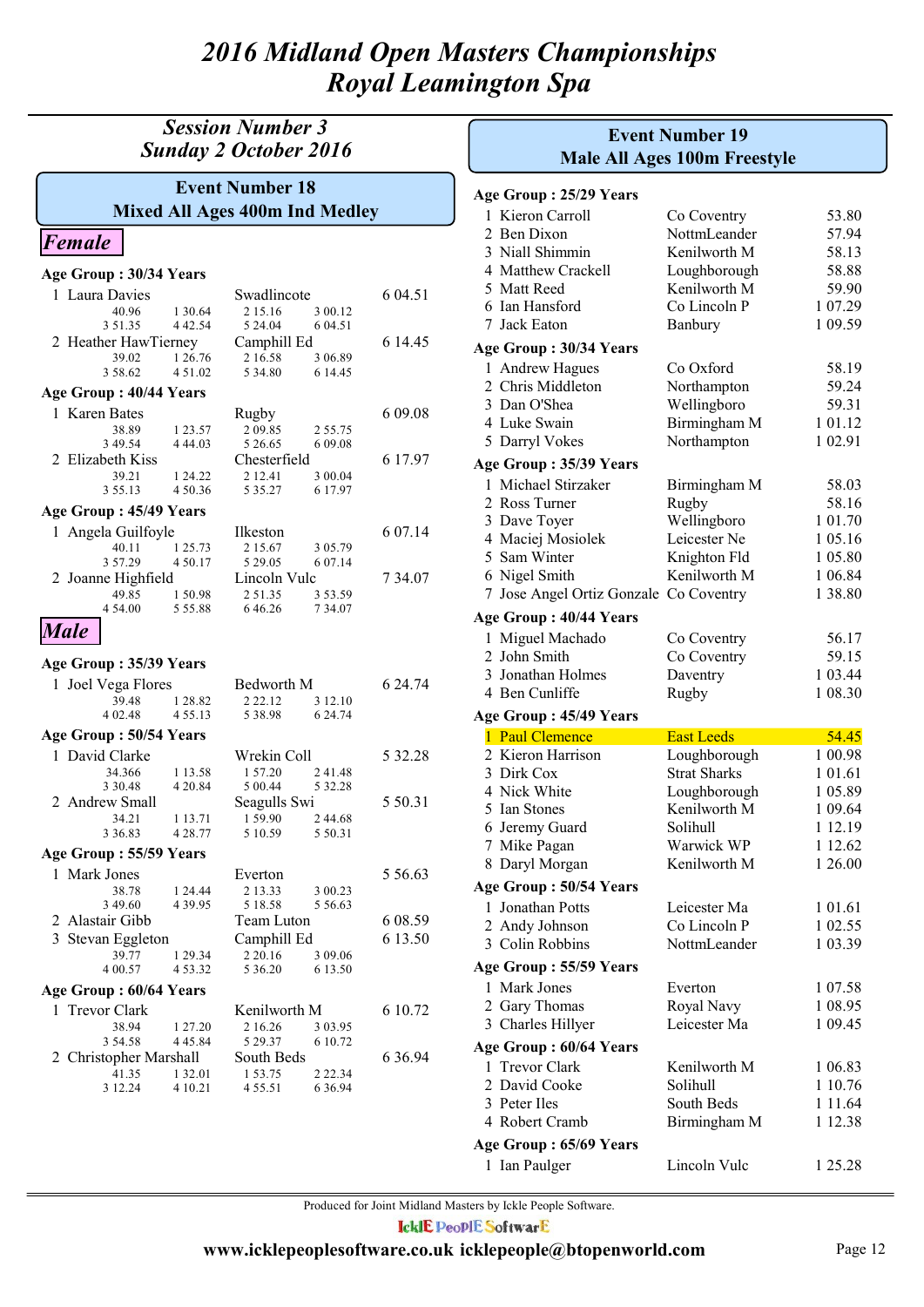| Age Group: 70/74 Years |              |           |
|------------------------|--------------|-----------|
| 1 Barry Davies         | Rugby        | 1 20.75   |
| 2 William Sampson      | Melton M'bry | 1 3 1 .69 |
| Greg Rippin<br>3       | Kenilworth M | 1 34.58   |
| Age Group: 75/79 Years |              |           |
| 1 Alan Jackson         | Birmingham M | 1 24.81   |
| Age Group: 80/84 Years |              |           |
| 1 Arthur Lowe          | Birmingham M | 1 24.45   |
| Age Group: 18/24 Years |              |           |
| 1 Toomas Goutt         | Warwick Uni  | 53.91     |
| 2 Carl Halford         | Birmingham M | 56.78     |
| 3 Luke Wilkins         | Co Coventry  | 57.22     |
| 4 Ashley Thomasson     | Wellingboro  | 57.75     |
| 5 Jonty Cartwright     | Kenilworth M | 57.90     |
| 6 Oliver Martin        | Wellingboro  | 58.72     |
| 7 Chris Jones          | Birm'ham Uni | 59.94     |
| 8 Alex Jenkins         | Camphill Ed  | 1 01.26   |
| 9 Morgan Heard         | Birm'ham Uni | 1 03.83   |
| 10 Alex Kemp           | Wellingboro  | 1 03.96   |

## **Female All Ages 100m Freestyle Event Number 20**

#### **Age Group : 25/29 Years**

| 1            | Justine Clark          | Kenilworth M        | 1 01.55     |
|--------------|------------------------|---------------------|-------------|
|              | 2 Katie WalkerStabeler | Birmingham M        | 1 01.62     |
|              | 3 Alice Lane           | Boldmere            | 1 02.98     |
|              | 4 Emma Carter          | NottmLeander        | 1 04.56     |
|              | 5 Julie Tucker         | Nuneaton            | 1 09.63     |
|              | 6 Maria Walczak        | Solihull            | 1 13.97     |
|              | 7 Ali Ball             | Bedworth M          | 1 14.26     |
|              | Age Group: 30/34 Years |                     |             |
| $\mathbf{1}$ | Carla King             | South Beds          | 1 01.11     |
|              | 2 Emma Ross            | <b>East Leeds</b>   | $106.78*$   |
|              | 3 Ruth Pearce          | Bedworth M          | 1 13.07     |
|              | 4 Sally Ball           | StaffordApex        | 1 17.10     |
|              | Age Group: 35/39 Years |                     |             |
|              | 1 Anna Mccall          | Birmingham M        | 1 03.69     |
| 2            | Samantha Hammond       | South Beds          | 1 05.23     |
|              | 3 Kelly Dughmosh       | Rugby               | 1 06.09     |
|              | 4 Nicola Burdett       | Leicester Ma        | 1 09.89     |
|              | 5 Joy Ravenhall        | Kenilworth M        | 1 10.77     |
|              | 6 Kirstie Smith        | Co Lincoln P        | 1 1 1 . 2 5 |
|              | Age Group: 40/44 Years |                     |             |
|              | 1 Kate Vines           | Calv Bing           | 1 03.16     |
|              | 2 Rachel Lloyd         | Rugby               | 1 03.47     |
|              | 3 Mel Mcwhirter        | Kenilworth M        | 1 05.41     |
|              | 4 Sarah NobleKendrick  | Northampton         | 1 08.05     |
|              | 5 Justine Doody        | Wolv'hampton        | 1 09.69     |
|              | 6 Sophie Matthews      | Kenilworth M        | 1 09.71     |
|              | 7 Nicola Smith         | Northampton         | 1 09.82     |
|              | 8 Eleanor Nouhov       | Camphill Ed         | 1 22.21     |
|              | 9 Samantha Johnson     | Bedworth M          | 1 3 1 . 1 8 |
|              | 10 Suzi Graham         | <b>Strat Sharks</b> | 1 38.32     |
|              | Age Group: 45/49 Years |                     |             |
|              | 1 Nina Williams        | <b>East Leeds</b>   | 1 04.79     |

| 2 Philippa Rickard     | <b>East Leeds</b> | 1 06.48 |
|------------------------|-------------------|---------|
| 3 Bryony Wilkes        | Loughborough      | 1 09.62 |
| 4 Karen Howells        | NottmLeander      | 1 14.13 |
| Age Group: 50/54 Years |                   |         |
| 1 Elaine Seager        | Loughborough      | 1 15.42 |
| 2 Sue Robinson         | Rugby             | 1 16.09 |
| 3 Claire King          | Bedworth M        | 1 28.01 |
| Age Group: 55/59 Years |                   |         |
| 1 Helen Russell        | Kenilworth M      | 1 17.10 |
| 2 Carol Ball           | Bedworth M        | 1 30.66 |
| Age Group: 60/64 Years |                   |         |
| 1 Christine Ayers      | South Beds        | 1 20.40 |
| Age Group: 70/74 Years |                   |         |
| 1 Elaine Bromwich      | Birmingham M      | 1 43.00 |
| Age Group: 75/79 Years |                   |         |
| 1 Jenny Ball           | Camphill Ed       | 146.11  |
| Age Group: 18/24 Years |                   |         |
| 1 Amber Coughlan       | Camphill Ed       | 1 06.85 |
| 2 Charlotte Rogers     | Kenilworth M      | 1 07.10 |
| 3 Emma Smith           | Birm'ham Uni      | 1 07.21 |
| 4 Victoria Wassell     | Camphill Ed       | 1 10.80 |
| 5 Olivia Hulley        | Wellingboro       | 1 13.09 |
| 6 Henrietta Shorter    | Birm'ham Uni      | 1 16.85 |

#### **Male All Ages 50m Backstroke Event Number 21**

| Age Group: 25/29 Years |              |       |
|------------------------|--------------|-------|
| 1 Niall Shimmin        | Kenilworth M | 32.57 |
| 2 Ian Hansford         | Co Lincoln P | 38.53 |
| Age Group: 30/34 Years |              |       |
| 1 James Wardle         | Kenilworth M | 27.97 |
| 2 Andrew Hagues        | Co Oxford    | 28.92 |
| 3 Chris Middleton      | Northampton  | 33.32 |
| 4 Jonathan Page        | Northampton  | 36.43 |
| Age Group: 35/39 Years |              |       |
| 1 Ross Turner          | Rugby        | 30.73 |
| 2 Nigel Smith          | Kenilworth M | 34.87 |
| 3 Sam Winter           | Knighton Fld | 35.07 |
| 4 Peter HawTierney     | Camphill Ed  | 39.05 |
| Age Group: 40/44 Years |              |       |
| 1 Ben Cunliffe         | Rugby        | 35.11 |
| Age Group: 45/49 Years |              |       |
| 1 Kieron Harrison      | Loughborough | 32.55 |
| Age Group: 50/54 Years |              |       |
| 1 Steve Crane          | Coalville    | 32.64 |
| 2 Andrew Small         | Seagulls Swi | 32.95 |
| 3 Mark Pitts           | Birmingham M | 36.42 |
| Age Group: 55/59 Years |              |       |
| 1 Mark Jones           | Everton      | 41.43 |
| Age Group: 60/64 Years |              |       |
| 1 Trevor Clark         | Kenilworth M | 34.22 |
| 2 David Cooke          | Solihull     | 35.22 |
| 3 Christopher Marshall | South Beds   | 38.40 |

Produced for Joint Midland Masters by Ickle People Software.

**IcklE PeoplE SoftwarE**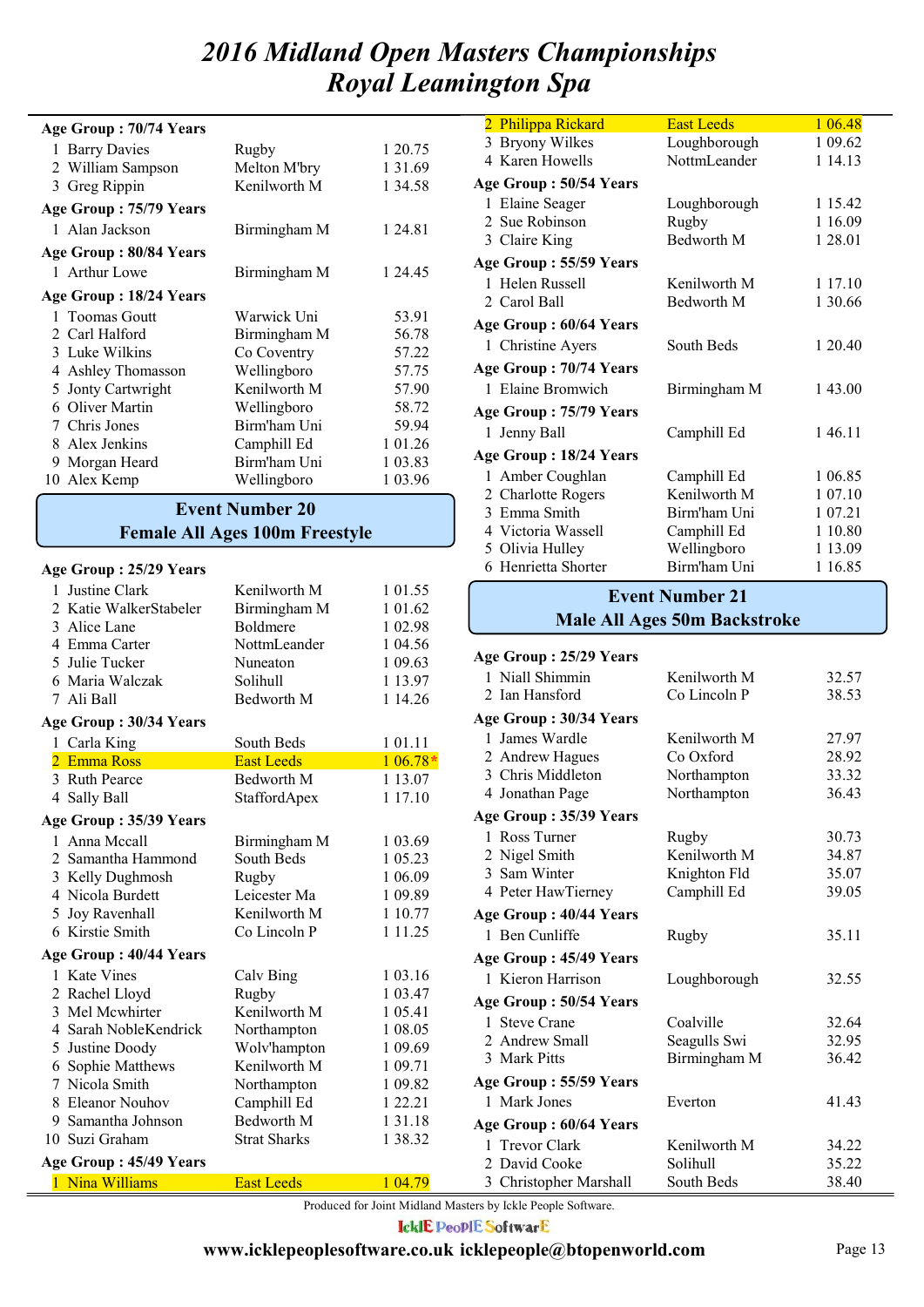| Age Group: 65/69 Years |              |       |
|------------------------|--------------|-------|
| 1 Christopher Thorp    | Etwall       | 41.65 |
| 2 David Strachan       | Market Har   | 50.13 |
| Age Group: 70/74 Years |              |       |
| 1 Greg Rippin          | Kenilworth M | 48.90 |
| Age Group: 80/84 Years |              |       |
| 1 Arthur Lowe          | Birmingham M | 45.13 |
|                        |              |       |
| Age Group: 18/24 Years |              |       |
| 1 Jonathon Higham      | NottmLeander | 29.53 |
| 2 George Youlden       | Birm'ham Uni | 30.06 |
| 3 Tom Strakosch        | Birm'ham Uni | 30.23 |
| 4 Ashley Thomasson     | Wellingboro  | 31.04 |
| 5 Alex Jenkins         | Camphill Ed  | 32.14 |
| 6 Alex Kemp            | Wellingboro  | 32.79 |

## **Female All Ages 50m Backstroke Event Number 22**

| Age Group: 25/29 Years          |                             |                |
|---------------------------------|-----------------------------|----------------|
| 1 Justine Clark                 | Kenilworth M                | 33.14          |
| 2 Alice Lane                    | <b>Boldmere</b>             | 33.35          |
| 3 Sara Gamble                   | Birmingham M                | 35.93          |
| 4 Maria Walczak                 | Solihull                    | 39.20          |
| Age Group: 30/34 Years          |                             |                |
| 1 Briony Johnson                | Camphill Ed                 | 38.69          |
| Age Group: 35/39 Years          |                             |                |
| 1 Alison Peakman                | Birmingham M                | 32.59          |
| 2 Joy Ravenhall                 | Kenilworth M                | 37.14          |
| Age Group: 40/44 Years          |                             |                |
| 1 Jill Groves                   | Kenilworth M                | 34.26          |
| 2 Rachel Lloyd                  | Rugby                       | 34.41          |
| 3 Sarah NobleKendrick           | Northampton                 | 36.46          |
| 4 Nicola Smith                  | Northampton                 | 38.24          |
| Age Group: 45/49 Years          |                             |                |
| 1 Bryony Wilkes                 | Loughborough                | 39.61          |
|                                 |                             |                |
| 2 Karen Howells                 | <b>NottmLeander</b>         | 41.30          |
| Age Group: 50/54 Years          |                             |                |
| 1 Julie Hoyle                   | <b>East Leeds</b>           | 33.94          |
| Age Group: 55/59 Years          |                             |                |
| 1 Carol Ball                    | <b>Bedworth M</b>           | 48.83          |
| Age Group: 60/64 Years          |                             |                |
| 1 Kathleen Tunnicliffe          | <b>Wolv Master</b>          | 38.64          |
| 2 Christine Ayers               | South Beds                  | 43.70          |
| Age Group: 65/69 Years          |                             |                |
| 1 Susan Griffith                | Birmingham M                | 50.63          |
| Age Group: 75/79 Years          |                             |                |
| 1 Jenny Ball                    | Camphill Ed                 | 56.66          |
| Age Group: 18/24 Years          |                             |                |
| 1 Amber Coughlan                | Camphill Ed                 | 32.76          |
| 2 Emma Smith<br>3 Olivia Hulley | Birm'ham Uni<br>Wellingboro | 36.83<br>40.19 |

|                        | <b>Event Number 23</b><br><b>Male All Ages 200m Butterfly</b> |         |  |  |
|------------------------|---------------------------------------------------------------|---------|--|--|
| Age Group: 35/39 Years |                                                               |         |  |  |
| 1 Joel Vega Flores     | <b>Bedworth M</b>                                             | 3 36.68 |  |  |
| Age Group: 50/54 Years |                                                               |         |  |  |
| 1 David Clarke         | Wrekin Coll                                                   | 243.79  |  |  |
| Age Group: 55/59 Years |                                                               |         |  |  |
| 1 Mark Jones           | Everton                                                       | 3 02.56 |  |  |
| 2 Martyn Finney        | Etwall                                                        | 3 40.25 |  |  |
|                        | <b>Event Number 24</b>                                        |         |  |  |
|                        | <b>Female All Ages 200m Butterfly</b>                         |         |  |  |
| Age Group: 25/29 Years |                                                               |         |  |  |
| 1 Alice Lane           | <b>Boldmere</b>                                               | 2 55.20 |  |  |
| Age Group: 35/39 Years |                                                               |         |  |  |
| 1 Emma Johnson         | Birmingham M                                                  | 2 51.07 |  |  |
| Age Group: 40/44 Years |                                                               |         |  |  |
| 1 Kate Vines           | Calv Bing                                                     | 242.42  |  |  |
| 2 Elizabeth Kiss       | Chesterfield                                                  | 3 09.57 |  |  |
| Age Group: 45/49 Years |                                                               |         |  |  |
| 1 Jeanne Petit         | Chesham                                                       | 2 54.40 |  |  |
| 2 Angela Guilfoyle     | <b>Ilkeston</b>                                               | 3 09.99 |  |  |
| Age Group: 50/54 Years |                                                               |         |  |  |
| 1 Elaine Seager        | Loughborough                                                  | 3 12.08 |  |  |
| <b>Event Number 25</b> |                                                               |         |  |  |
|                        | Male All Ages 4 * 50m Freestyle Relay                         |         |  |  |

#### **Age Group 072+**

| 1 Wellingborough SC            | 14293  |
|--------------------------------|--------|
| 2 Nottingham Leander SC        | 14774  |
| 3 Kenilworth Masters SC        | 148.51 |
| *** Swimmers Disqualified ***  |        |
| 0 The University Of Birmingham |        |

*10.11Swimmer's feet lost touch with starting place before preceding teammate touches*

1 City of Coventry SC 146.14 **Age Group 160+**

| 2 Kenilworth Masters SC   | 1 5 1 4 9 |
|---------------------------|-----------|
| 3 Wellingborough SC       | 1 52.91   |
| 4 Stratford Sharks SC     | 2 10.72   |
| Age Group 200+            |           |
| 1 Camp Hill Edwardians SC | 2 0 2 4 0 |
| 2 Kenilworth Masters SC   | 2 13 14   |
| Age Group 320+            |           |
| 1 Birmingham Masters      | 2 38 84   |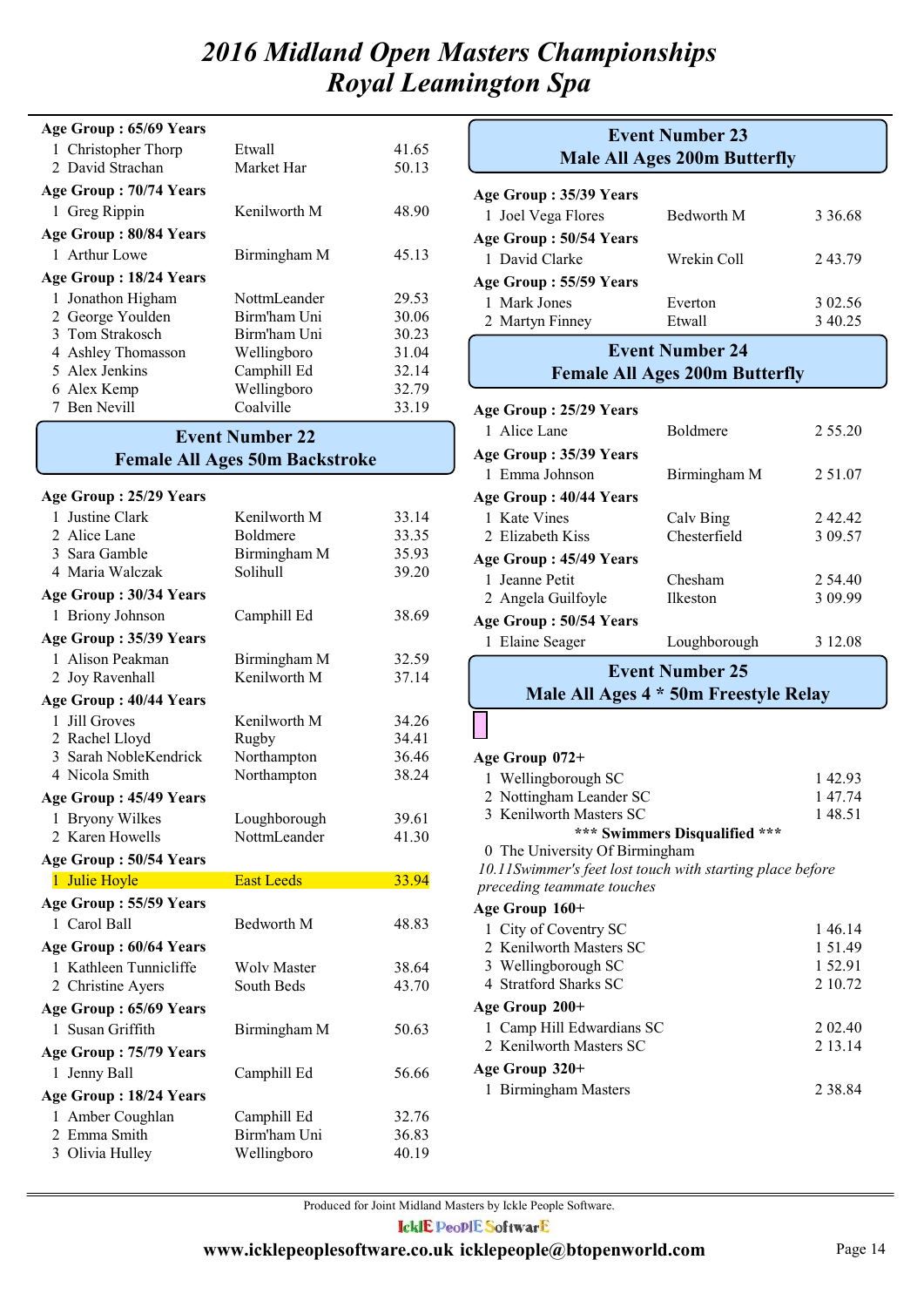## **Female All Ages 4 \* 50m Freestyle Relay Event Number 26**

| Age Group 120+            |           |
|---------------------------|-----------|
| 1 Birmingham Masters      | 1.56.69   |
| 2 Kenilworth Masters SC   | 2 01.61   |
| Age Group 160+            |           |
| 1 Kenilworth Masters SC   | 2 07.85   |
| 2 Camp Hill Edwardians SC | 2 2 1 0 2 |
| 3 Bedworth Masters        | 2 3 2 8 9 |
| Age Group 240+            |           |
| 1 Birmingham Masters      | 2 50.80   |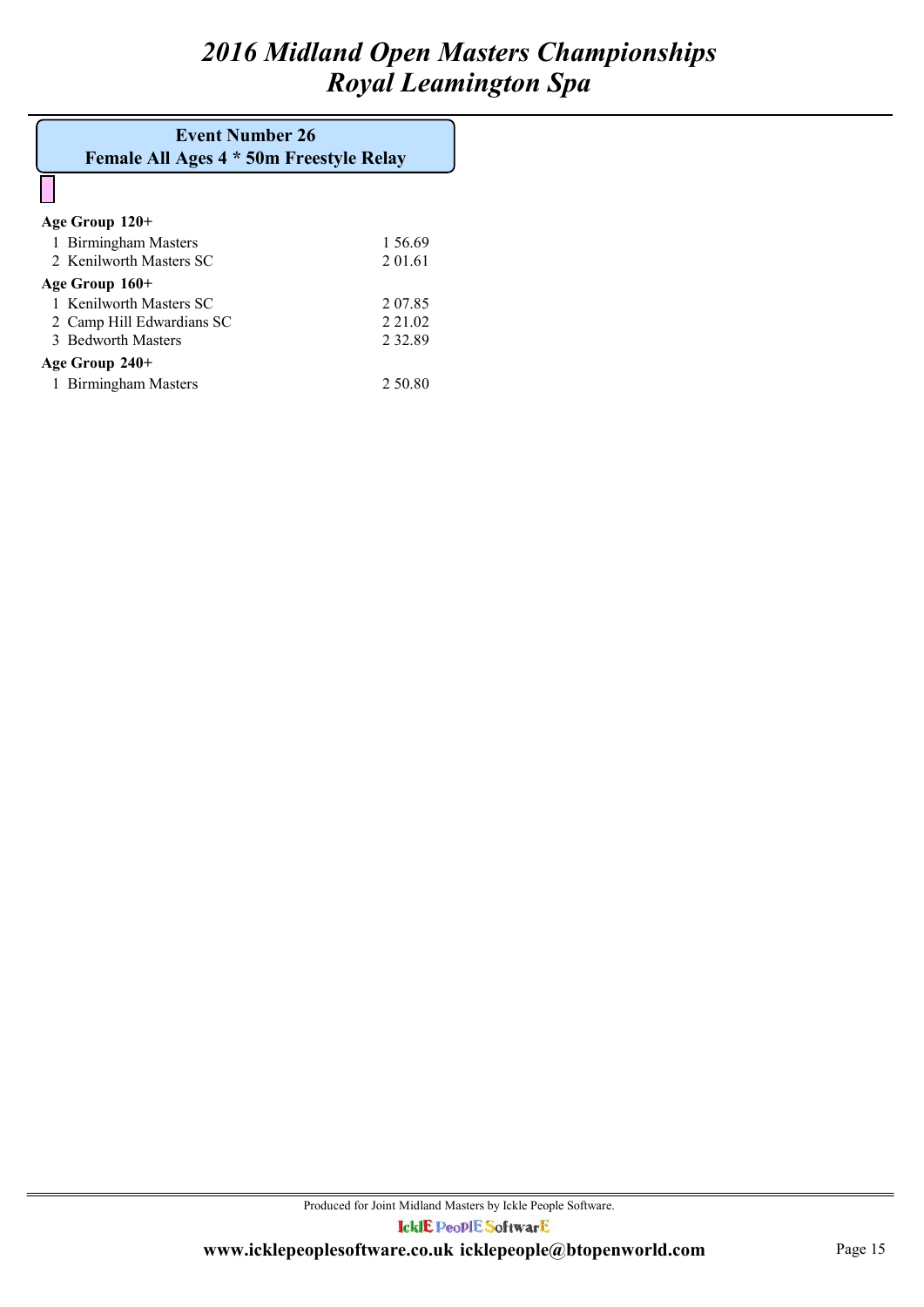## *Session Number 4 Sunday 2 October 2016*

## **Male All Ages 50m Freestyle Event Number 27**

|    | Age Group: 25/29 Years   |                   |       |
|----|--------------------------|-------------------|-------|
|    | 1 Kieron Carroll         | Co Coventry       | 24.54 |
|    | 2 Ben Dixon              | NottmLeander      | 26.15 |
|    | 3 Niall Shimmin          | Kenilworth M      | 26.36 |
|    | 4 Matthew Crackell       | Loughborough      | 26.47 |
|    | 5 Matt Reed              | Kenilworth M      | 26.53 |
|    | 6 Daniel Ball            | Knighton Fld      | 27.01 |
|    | 7 Ian Hansford           | Co Lincoln P      | 30.60 |
|    | Age Group: 30/34 Years   |                   |       |
|    | 1 Chris Middleton        | Northampton       | 26.03 |
|    | 2 Dan O'Shea             | Wellingboro       | 26.52 |
|    | 3 Luke Swain             | Birmingham M      | 27.96 |
|    | 4 Daniel Kay             | Droitwich         | 28.16 |
|    | 5 Jonathan Page          | Northampton       | 30.41 |
|    | Age Group: 35/39 Years   |                   |       |
|    | 1 Ross Turner            | Rugby             | 26.20 |
|    | 2 Michael Stirzaker      | Birmingham M      | 26.61 |
|    | 3 Adam Hughes            | Wellingboro       | 27.09 |
|    | 4 Dave Toyer             | Wellingboro       | 28.03 |
|    | 5 Michael Coleman        | Wellingboro       | 28.16 |
|    | 6 Sam Winter             | Knighton Fld      | 28.65 |
|    | 7 Nigel Smith            | Kenilworth M      | 29.78 |
|    | 8 Maciej Mosiolek        | Leicester Ne      | 30.06 |
|    | 9 Joel Vega Flores       | Bedworth M        | 30.37 |
|    | 10 Peter HawTierney      | Camphill Ed       | 31.28 |
| 11 | Jose Angel Ortiz Gonzale | Co Coventry       | 45.21 |
|    |                          |                   |       |
|    | Age Group: 40/44 Years   |                   |       |
|    | 1 John Smith             | Co Coventry       | 27.32 |
|    | 2 Jonathan Holmes        | Daventry          | 28.81 |
|    | 3 Scott Mckenzie         | <b>Boldmere</b>   | 30.05 |
|    | Age Group: 45/49 Years   |                   |       |
|    | 1 Paul Clemence          | <b>East Leeds</b> | 24.87 |
|    | 2 Kieron Harrison        | Loughborough      | 27.71 |
|    | 3 Richard Stock          | Leic Peng         | 27.98 |
|    | 4 Desmond Burley         | Boldmere          | 29.92 |
|    | 5 Ian Stones             | Kenilworth M      | 31.34 |
|    | 6 Jeremy Guard           | Solihull          | 32.67 |
|    | 7 Gary Thomas            | Corby             | 32.80 |
|    | 8 Oggy East              | <b>Arfon Mast</b> | 33.17 |
|    | 9 Andrew Herbert         | Kenilworth M      | 35.77 |
|    | 10 Daryl Morgan          | Kenilworth M      | 36.11 |
|    | Age Group: 50/54 Years   |                   |       |
|    | 1 Jonathan Potts         | Leicester Ma      | 27.16 |
|    | 2 Andy Johnson           | Co Lincoln P      | 29.29 |
|    | 3 Mark Pitts             | Birmingham M      | 30.34 |
|    | Age Group: 55/59 Years   |                   |       |
|    | 1 Charles Hillyer        | Leicester Ma      | 29.85 |
|    | 2 John Anderson          | Gloucester M      | 31.03 |

#### **Age Group : 60/64 Years**

| 1 Trevor Clark         | Kenilworth M | 30.01 |
|------------------------|--------------|-------|
| 2 Stephen Nash         | Camphill Ed  | 30.64 |
| 3 Robert Cramb         | Birmingham M | 31.17 |
| 4 Christopher Marshall | South Beds   | 31.25 |
| 5 Peter Iles           | South Beds   | 32.36 |
| Age Group: 65/69 Years |              |       |
| 1 Derek Lindsay        | Rugby        | 37.69 |
| 2 David Strachan       | Market Har   | 42.69 |
| Age Group: 70/74 Years |              |       |
| 1 Barry Davies         | Rugby        | 34.90 |
| 2 William Sampson      | Melton M'bry | 37.99 |
| 3 Greg Rippin          | Kenilworth M | 40.06 |
| Age Group: 75/79 Years |              |       |
| 1 Alan Jackson         | Birmingham M | 36.35 |
| Age Group: 80/84 Years |              |       |
| 1 Arthur Lowe          | Birmingham M | 38.52 |
| Age Group: 18/24 Years |              |       |
| 1 Toomas Goutt         | Warwick Uni  | 25.12 |
| 2 Jonathon Higham      | NottmLeander | 25.41 |
| 3 Ashley Thomasson     | Wellingboro  | 25.85 |
| 4 Carl Halford         | Birmingham M | 26.17 |
| 5 George Youlden       | Birm'ham Uni | 26.41 |
| 6 Oliver Martin        | Wellingboro  | 26.71 |
| 7 Jonty Cartwright     | Kenilworth M | 26.76 |
| 8 Tom Strakosch        | Birm'ham Uni | 27.46 |
| 9 Alex Kemp            | Wellingboro  | 27.81 |
| 10 Chris Jones         | Birm'ham Uni | 27.88 |
| 11 Alex Jenkins        | Camphill Ed  | 28.15 |
| 12 Morgan Heard        | Birm'ham Uni | 29.75 |

## **Female All Ages 50m Freestyle Event Number 28**

#### **Age Group : 25/29 Years**

| 1 Alice Lane           | Boldmere          | 28.21    |
|------------------------|-------------------|----------|
| 2 Justine Clark        | Kenilworth M      | 28.43    |
| 3 Sarah Ryder          | Northampton       | 29.56    |
| 4 Sara Gamble          | Birmingham M      | 31.06    |
| 5 Zofia Kilpatrick     | Telford           | 31.64    |
| 6 Maria Walczak        | Solihull          | 33.39    |
| Age Group: 30/34 Years |                   |          |
| 1 Carla King           | South Beds        | 27.53    |
| 2 Emma Ross            | <b>East Leeds</b> | $30.96*$ |
| 3 Heather HawTierney   | Camphill Ed       | 32.98    |
| 4 Ruth Pearce          | Bedworth M        | 33.71    |
| 5 Briony Johnson       | Camphill Ed       | 34.44    |
| 6 Sally Ball           | StaffordApex      | 35.50    |
| Age Group: 35/39 Years |                   |          |
| 1 Alison Peakman       | Birmingham M      | 29.59    |
| 2 Kelly Dughmosh       | Rugby             | 31.58    |
| 3 Nicola Burdett       | Leicester Ma      | 32.97    |
| 4 Helen Brittain       | Rugby             | 33.16    |
| 5 Carolyn Dyall        | Etwall            | 33.50    |
|                        |                   |          |

Produced for Joint Midland Masters by Ickle People Software.

**IcklE PeoplE SoftwarE**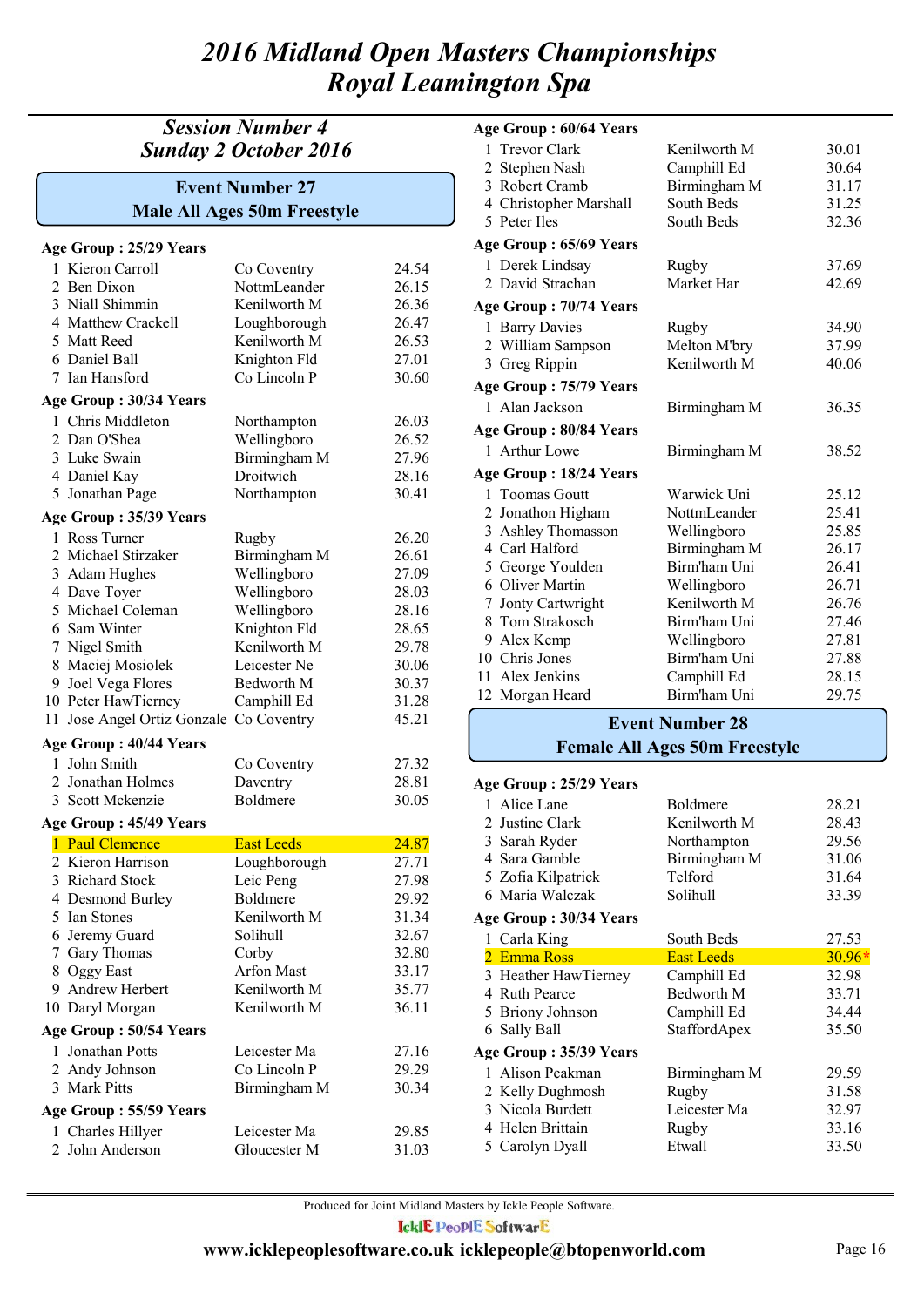|   | Age Group: 40/44 Years |                     |       |
|---|------------------------|---------------------|-------|
|   | 1 Rachel Lloyd         | Rugby               | 29.12 |
| 2 | Mel Mcwhirter          | Kenilworth M        | 29.97 |
|   | 3 Kate Vines           | Calv Bing           | 30.13 |
|   | 4 Sophie Matthews      | Kenilworth M        | 31.48 |
|   | 5 Nicola Smith         | Northampton         | 31.74 |
|   | 6 Suzanne Hurst        | Birmingham M        | 32.20 |
|   | 7 Helen Atton          | Leicester Ma        | 40.87 |
|   | 8 Suzi Graham          | <b>Strat Sharks</b> | 43.72 |
|   | Age Group: 45/49 Years |                     |       |
|   | 1 Nina Williams        | <b>East Leeds</b>   | 29.14 |
|   | 2 Bryony Wilkes        | Loughborough        | 32.25 |
|   | 3 Karen Howells        | NottmLeander        | 33.42 |
|   | 4 Emma Bisset          | <b>Trafford Met</b> | 34.97 |
|   | Age Group: 50/54 Years |                     |       |
|   | 1 Julie Hoyle          | <b>East Leeds</b>   | 31.02 |
|   | 2 Rachael Nunn         | Kenilworth M        | 32.77 |
|   | 3 Claire King          | <b>Bedworth M</b>   | 38.25 |
|   | Age Group: 55/59 Years |                     |       |
|   | 1 Helen Russell        | Kenilworth M        | 36.00 |
|   | 2 Carol Ball           | Bedworth M          | 41.91 |
|   | 3 Mary Nevill          | Coalville           | 42.68 |
|   | 4 Julie Fisher         | Boldmere            | 49.85 |
|   | Age Group: 60/64 Years |                     |       |
|   | 1 Kathleen Tunnicliffe | <b>Wolv Master</b>  | 33.79 |
|   | Age Group: 65/69 Years |                     |       |
|   | 1 Susan Griffith       | Birmingham M        | 50.89 |
|   | Age Group: 70/74 Years |                     |       |
|   | 1 Elaine Bromwich      | Birmingham M        | 47.91 |
|   | Age Group: 75/79 Years |                     |       |
|   | 1 Jenny Ball           | Camphill Ed         | 49.56 |
|   | Age Group: 18/24 Years |                     |       |
|   | 1 Emma Bysouth         | <b>Strat Sharks</b> | 30.31 |
|   | 2 Emma Smith           | Birm'ham Uni        | 30.86 |
|   | 3 Charlotte Rogers     | Kenilworth M        | 31.57 |
|   | 4 Henrietta Shorter    | Birm'ham Uni        | 33.38 |
|   | 5 Olivia Hulley        | Wellingboro         | 34.17 |

#### **Male All Ages 200m Breaststroke Event Number 29**

#### **Age Group : 25/29 Years**

|                                                                                                               |               | *** Swimmers Disqualified *** |         |         |
|---------------------------------------------------------------------------------------------------------------|---------------|-------------------------------|---------|---------|
| 0 Aaron Flynn                                                                                                 |               | Wellingboro                   |         |         |
| 7.1 Single butterfly kick not performed during the first arm stroke<br>or not followed by a breaststroke kick |               |                               |         |         |
| Age Group: 35/39 Years                                                                                        |               |                               |         |         |
| 1 Joel Vega Flores                                                                                            |               | Bedworth M                    |         | 3 14.23 |
|                                                                                                               | 42.74 1.31.06 | 2 2 2 .01                     | 3 14.23 |         |
| Age Group: 40/44 Years                                                                                        |               |                               |         |         |
|                                                                                                               |               | *** Swimmers Disqualified *** |         |         |
| 0 Rob Robson                                                                                                  |               | Kenilworth M                  |         |         |
| 7.2aStroke cycle not one arm stroke to one leg kick excluding                                                 |               |                               |         |         |
| the last single arm stroke prior to the touch at the turn or finish                                           |               |                               |         |         |

| Age Group: 45/49 Years |                        |             |                   |             |           |
|------------------------|------------------------|-------------|-------------------|-------------|-----------|
|                        | 1 Nick White           |             | Loughborough      |             | 2 51.06   |
|                        | 39.40                  | 1 23.69     | 2 08.76 2 51.08   |             |           |
|                        | 2 Michael Wilks        |             | Kenilworth M      |             | 3 05.47   |
|                        | 41.34                  | 1 28.02     | 2 16.99           | 3 05.47     |           |
|                        | 3 Desmond Burley       |             | <b>Boldmere</b>   |             | 3 07.12   |
|                        | 42.31                  | 1 3 1 . 1 0 | 2 2 0.87          | 3 07.12     |           |
|                        | 4 Oggy East            |             | <b>Arfon Mast</b> |             | 3 3 6 2 4 |
|                        | 49.77                  | 144.00      | 241.17            | 3 3 6 2 4   |           |
|                        | Age Group: 55/59 Years |             |                   |             |           |
|                        | 1 Gary Thomas          |             | Royal Navy        |             | 258.49    |
|                        | 41.05                  | 1 25.55     | 2 1 1 . 2 3       | 2 58.49     |           |
|                        | 2 Mark Jones           |             | Everton           |             | 3 06.15   |
|                        | 42.59                  | 1 3 0 4 7   | 2 18.59           | 3 06.15     |           |
|                        | 3 Stevan Eggleton      |             | Camphill Ed       |             | 3 09.35   |
|                        | 43 44                  | 1 3 1 . 7 2 | 2 2 0 .50         | 3 09.35     |           |
|                        | 4 Alastair Gibb        |             | Team Luton        |             | 3 12.13   |
|                        | 42.78                  | 1 3 1 . 3 7 | 2 2 2 .06         | 3 12.13     |           |
|                        | Age Group: 60/64 Years |             |                   |             |           |
|                        | 1 Richard Woodall      |             | Etwall            |             | 4 27.37   |
|                        | 59 18                  | 2 0 7 1 7   | 3 18.20           | 4 2 7 . 3 7 |           |
|                        | Age Group: 65/69 Years |             |                   |             |           |
|                        | 1 Christopher Thorp    |             | Etwall            |             | 4 10.13   |
|                        | 52.42                  | 1 56.13     | 3 03.68           | 4 10 13     |           |
|                        | Age Group: 70/74 Years |             |                   |             |           |
|                        | 1 Barry Davies         |             | Rugby             |             | 3 56.09   |
|                        | 54.18                  | 1 52.70     | 254.78            | 3 56.09     |           |
|                        | Age Group: 18/24 Years |             |                   |             |           |
|                        |                        |             |                   |             |           |
|                        | 1 Morgan Heard         |             | Birm'ham Uni      |             | 3 01.33   |
|                        | 40.91                  | 1 26.93     | 2 14.00           | 3 01.33     |           |
|                        | <b>Event Number 30</b> |             |                   |             |           |

## **Female All Ages 200m Breaststroke**

| Age Group: 25/29 Years |               |                         |         |
|------------------------|---------------|-------------------------|---------|
| 1 Alison Fleming       |               | Birmingham M            | 3 06.01 |
| 41.92 1 28.29          |               | 2 16.86 3 06.01         |         |
| 2 Ali Ball             |               | Bedworth M              | 3 24.75 |
| 45.46 1 36.46          |               | 2 3 0 .33 3 24 .75      |         |
| Age Group: 30/34 Years |               |                         |         |
| 1 Katie Loker          |               | Calv Bing               | 2 59.18 |
| 41.57 1 27.57          |               | 2 13.53 2 59.18         |         |
| Age Group: 35/39 Years |               |                         |         |
| 1 Emma Johnson         |               | Birmingham M            | 3 03.20 |
| 41.73 1 28.76          |               | 2 16.24 3 03.20         |         |
| 2 Kirstie Smith        |               | Co Lincoln P            | 3 13.82 |
| 44.34 1 33.45          |               | 2 24.01 3 13.82         |         |
| Age Group: 40/44 Years |               |                         |         |
| 1 Justine Doody        |               | Wolv'hampton            | 3 05.50 |
| 42.43 1 29.72          |               | 2 17.57 3 05.50         |         |
| 2 Helen Atton          |               | Leicester Ma            | 4 19.00 |
| 5995                   |               | 3 13.51 4 19.00         |         |
| Age Group: 45/49 Years |               |                         |         |
| 1 Ali Skirvin          |               | Strat Sharks            | 3 13.09 |
|                        | 43.99 1 32.94 | 2 2 3 .05 3 1 3 .09     |         |
| 2 Bryony Wilkes        |               | Loughborough            | 3 19.06 |
| 45.24                  |               | 1 35.47 2 28.46 3 19.06 |         |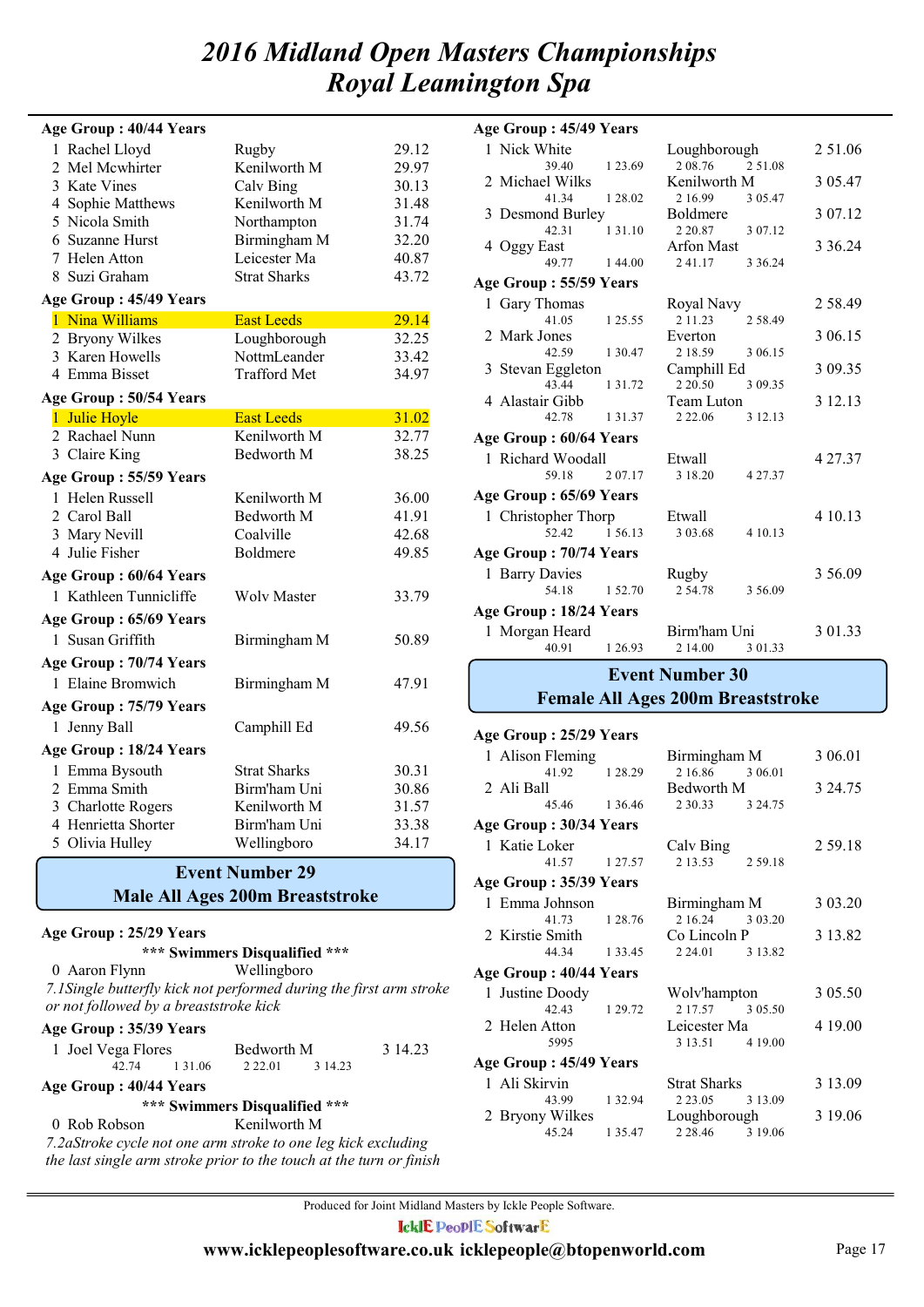| Age Group: 50/54 Years                                   |                                     |             |
|----------------------------------------------------------|-------------------------------------|-------------|
| 1 Elaine Seager<br>50.52<br>146.01                       | Loughborough<br>2.41.13 3.35.89     | 3 3 5 . 8 9 |
| Age Group: 60/64 Years                                   |                                     |             |
| 1 Diane Doolan<br>1 00.12<br>2 06 09                     | Perry B & TS<br>3 15.17<br>4 19.27  | 4 19.27     |
| Age Group: 65/69 Years                                   |                                     |             |
| 1 Jennifer Merritt<br>46.39<br>1 3 7 .66                 | Spondon Mast<br>2 30.36<br>3 23.23  | 3 23.23     |
| Age Group: 70/74 Years                                   |                                     |             |
| 1 Elaine Bromwich<br>2 10.02<br>1 02.35                  | Birmingham M<br>3 17.64<br>4 2 2.11 | 4 2 2.11    |
|                                                          | <b>Event Number 31</b>              |             |
|                                                          | <b>Male All Ages 100m Butterfly</b> |             |
|                                                          |                                     |             |
| Age Group: 25/29 Years                                   |                                     |             |
| 1 Niall Shimmin<br>30.22<br>1 05:37                      | Kenilworth M                        | 1 05.37     |
| Age Group: 30/34 Years                                   |                                     |             |
| 1 Andrew Hagues                                          | Co Oxford                           | 1 02.11     |
| 1 02.11<br>28.66                                         |                                     |             |
| 2 Darryl Vokes<br>32.13<br>1 10.13                       | Northampton                         | 1 10.13     |
|                                                          | *** Swimmers Disqualified ***       |             |
| 0 Richard Hinsley                                        | Lichfield                           |             |
| 8.3Movements of the legs not simultaneous or alternating |                                     |             |
| movement of legs or feet                                 |                                     |             |
| Age Group: 35/39 Years                                   |                                     |             |
| 1 Michael Stirzaker                                      | Birmingham M                        | 1 05.80     |
| 30.64<br>1 05.80<br>2 Dave Toyer                         | Wellingboro                         | 1 12.37     |
| 33.51<br>1 12.37                                         |                                     |             |
| 3 Jose Angel Ortiz Gonzale<br>2 02.77<br>57.56           | Co Coventry                         | 2 02.77     |
| Age Group: 45/49 Years                                   |                                     |             |
| 1 Jeremy Guard<br>1 35.51<br>43.83                       | Solihull                            | 1 35.51     |
| Age Group: 50/54 Years                                   |                                     |             |
| 1 Andrew Small<br>33.21<br>1 10.95                       | Seagulls Swi                        | 1 10.95     |
| 2 David Clarke                                           | Wrekin Coll                         | 1 1 1 . 7 8 |
| 33.17<br>1 1 1 .78                                       |                                     |             |
| Age Group: 55/59 Years                                   |                                     |             |
| 1 Anthony Howland<br>35.18<br>1 15.33                    | Co Coventry                         | 1 15.33     |
| 2 Mark Jones<br>38.57<br>1 2 2 . 0 8                     | Everton                             | 1 22.08     |
| 3 Martyn Finney                                          | Etwall                              | 1 24.59     |
| 38.98<br>1 24.59                                         |                                     |             |
| Age Group: 60/64 Years                                   |                                     |             |
| 1 Stephen Nash<br>34.92<br>1 12.47                       | Camphill Ed                         | 1 12.47     |
| Age Group: 18/24 Years                                   |                                     |             |
| 1 Jonty Cartwright<br>29.13<br>1 02.48                   | Kenilworth M                        | 1 02.48     |
| 2 Luke Wilkins                                           | Co Coventry                         | 1 02.68     |
| 29.00<br>1 02.68                                         |                                     |             |

| 3<br>Ashley Thomasson<br>29.76               | Wellingboro<br>1 07.02                 | 1 07.02    |  |  |  |  |
|----------------------------------------------|----------------------------------------|------------|--|--|--|--|
| 4 Chris Jones<br>31.59                       | Birm'ham Uni<br>1 08.47                | 1 08.47    |  |  |  |  |
|                                              | <b>Event Number 32</b>                 |            |  |  |  |  |
|                                              | <b>Female All Ages 100m Butterfly</b>  |            |  |  |  |  |
| Age Group: 25/29 Years                       |                                        |            |  |  |  |  |
| 1 Justine Clark                              | Kenilworth M                           | 1 09.80    |  |  |  |  |
| 32.79<br>2 Emma Carter                       | 1 09.80<br>NottmLeander                | 1 12.26    |  |  |  |  |
| 33.30<br>3 Alice Lane                        | 1 12.26<br>Boldmere                    | 1 13.64    |  |  |  |  |
| 34.05                                        | 1 13.64                                |            |  |  |  |  |
| Age Group: 35/39 Years<br>1 Samantha Hammond | South Beds                             | 1 16.85    |  |  |  |  |
| 35.36                                        | 1 16.85                                |            |  |  |  |  |
| Age Group: 40/44 Years                       |                                        |            |  |  |  |  |
| 1 Kate Vines                                 | Calv Bing                              | 1 1 1 .0 3 |  |  |  |  |
| 33.23<br>2 Elizabeth Kiss<br>36.99           | 1 1 1 . 0 3<br>Chesterfield<br>1 20.87 | 1 20.87    |  |  |  |  |
| Age Group: 45/49 Years                       |                                        |            |  |  |  |  |
| 1 Jeanne Petit                               | Chesham                                | 1 15.63    |  |  |  |  |
| 34.12                                        | 1 15.63                                |            |  |  |  |  |
| 2 Joanne Highfield<br>50.58                  | Lincoln Vulc<br>149.46                 | 149.46     |  |  |  |  |
| Age Group: 50/54 Years                       |                                        |            |  |  |  |  |
| 1 Elaine Seager<br>42.00                     | Loughborough<br>1 28.15                | 1 28.15    |  |  |  |  |
| Age Group: 55/59 Years                       |                                        |            |  |  |  |  |
| 1 Helen Russell<br>46.80                     | Kenilworth M<br>141.77                 | 1 41.77    |  |  |  |  |
|                                              | Age Group: 60/64 Years                 |            |  |  |  |  |
| 1 Diane Doolan                               | Perry B & TS                           | 159.31     |  |  |  |  |
| 53.71                                        | 159.31                                 |            |  |  |  |  |
| Age Group: 18/24 Years                       |                                        |            |  |  |  |  |
| 1 Chloe Souter<br>32.47                      | Co Coventry<br>1 10.74                 | 1 10.74    |  |  |  |  |
| 2 Victoria Wassell<br>36.40                  | Camphill Ed<br>1 19.16                 | 1 19.16    |  |  |  |  |
| <b>Event Number 33</b>                       |                                        |            |  |  |  |  |

## **Male All Ages 100m Ind Medley**

| Age Group: 25/29 Years                                      |                               |           |
|-------------------------------------------------------------|-------------------------------|-----------|
| 1 Ben Dixon                                                 | NottmLeander                  | 1 05.70   |
| 2 Niall Shimmin                                             | Kenilworth M                  | 1 08:54   |
| 3 Daniel Ball                                               | Knighton Fld                  | 1 09.21   |
|                                                             | *** Swimmers Disqualified *** |           |
| 0 Christopher Ghosh                                         | Kenilworth M                  |           |
| Start before starting signal                                |                               |           |
| 0 Aaron Flynn                                               | Wellingboro                   |           |
| 7.5 aExecuted alternating or downward dolphin kicks (except |                               |           |
| after the start or after the turn, as in $SW 7.1$ )         |                               |           |
| Age Group: 30/34 Years                                      |                               |           |
| James Wardle                                                | Kenilworth M                  | 1 01 15   |
| 2 Graham Aspinall                                           | NottmLeander                  | 1 1 1 .61 |
|                                                             |                               |           |

Produced for Joint Midland Masters by Ickle People Software.

**IcklE PeoplE SoftwarE**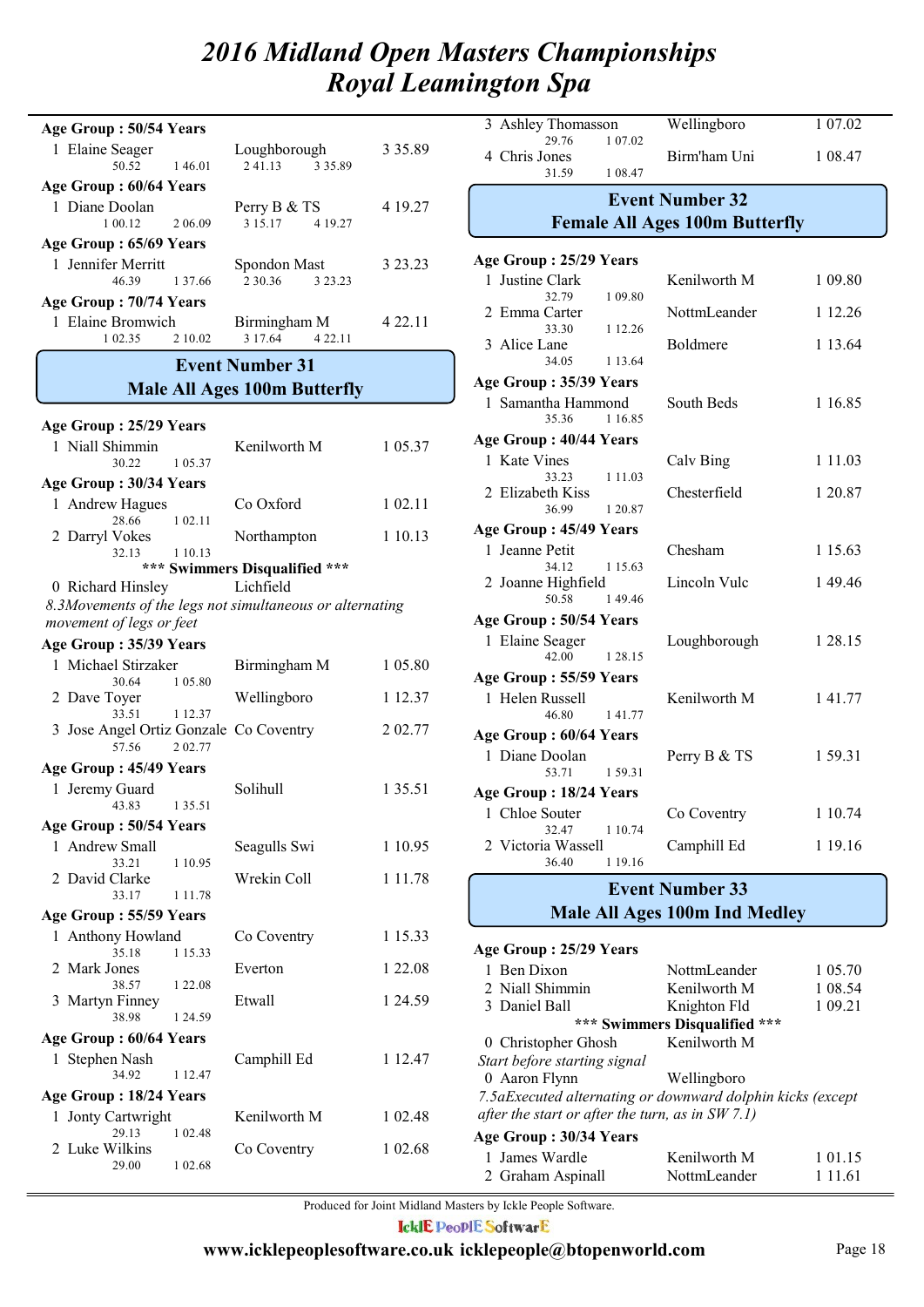|   | 3 Daniel Kay                                        | Droitwich                     | 1 15.19     |
|---|-----------------------------------------------------|-------------------------------|-------------|
|   | 4 Jonathan Page                                     | Northampton                   | 1 19.51     |
|   | Age Group: 35/39 Years                              |                               |             |
|   | 1 Ross Turner                                       | Rugby                         | 1 05.47     |
|   | 2 Nigel Smith                                       | Kenilworth M                  | 1 14.98     |
|   | 3 Maciej Mosiolek                                   | Leicester Ne                  | 1 17.51     |
|   | 4 Peter HawTierney                                  | Camphill Ed                   | 1 24.29     |
|   | Age Group: 40/44 Years                              |                               |             |
|   | 1 James Colvin                                      | NottmLeander                  | 1 13.11     |
|   | 2 Jonathan Holmes                                   | Daventry                      | 1 14.29     |
|   | 3 Robert Egan                                       | Kenilworth M                  | 1 16.08     |
|   | 4 Simeon Hemming                                    | Camphill Ed                   | 1 17.27     |
|   | Age Group: 45/49 Years                              |                               |             |
|   | 1 Richard Stock                                     | Leic Peng                     | 1 1 1 .89   |
|   | 2 Kieron Harrison                                   | Loughborough                  | 1 13.96     |
|   | 3 Ian Stones                                        | Kenilworth M                  | 1 25.22     |
|   |                                                     | *** Swimmers Disqualified *** |             |
|   | 0 Andrew Herbert                                    | Kenilworth M                  |             |
|   | 7.4aLeg movements not simultaneous (alternating leg |                               |             |
|   | movement) or leg movements not on the same plane    |                               |             |
|   | Age Group: 50/54 Years                              |                               |             |
|   | 1 Steve Crane                                       | Coalville                     | 1 10.89     |
|   | 2 Andrew Small                                      | Seagulls Swi                  | 1 13.99     |
|   | 3 Colin Robbins                                     | NottmLeander                  | 1 14.28     |
|   | 4 Mark Pitts                                        | Birmingham M                  | 1 23.13     |
|   | Age Group: 55/59 Years                              |                               |             |
|   | 1 Mark Jones                                        | Everton                       | 1 19.21     |
|   | 2 John Anderson                                     | Gloucester M                  | 1 20.43     |
|   | Age Group: 60/64 Years                              |                               |             |
|   | 1 Trevor Clark                                      | Kenilworth M                  | 1 13.30     |
|   | 2 Andrew Wolf                                       | Camphill Ed                   | 1 19.36     |
|   | 3 Christopher Marshall                              | South Beds                    | 1 20.59     |
|   | Age Group: 65/69 Years                              |                               |             |
|   | 1 Christopher Thorp                                 | Etwall                        | 1 33.74     |
|   | 2 Ian Paulger                                       | Lincoln Vulc                  | 1 40.33     |
|   | 3 Derek Lindsay                                     | Rugby                         | 1 48.15     |
|   | Age Group: 70/74 Years                              |                               |             |
| 1 | <b>Barry Davies</b>                                 | Rugby                         | 1 36.88     |
|   | 2 Greg Rippin                                       | Kenilworth M                  | 148.97      |
|   | Age Group: 18/24 Years                              |                               |             |
| 1 | Jonathon Higham                                     | NottmLeander                  | 1 05.70     |
|   | 2 Jonty Cartwright                                  | Kenilworth M                  | 1 06.39     |
|   | 3 Oliver Martin                                     | Wellingboro                   | 1 06.95     |
|   | 4 Chris Jones                                       | Birm'ham Uni                  | 1 07.36     |
|   | 5 Ben Nevill                                        | Coalville                     | 1 09.82     |
|   | 6 Alex Jenkins                                      | Camphill Ed                   | 1 1 1 .0 6  |
|   | 7 Alex Kemp                                         | Wellingboro                   | 1 1 1 . 1 8 |

## **Female All Ages 100m Ind Medley Event Number 34**

#### **Age Group : 25/29 Years**

| 1 Katie WalkerStabeler | Birmingham M | 1 13.03   |
|------------------------|--------------|-----------|
| 2 Sara Gamble          | Birmingham M | 1 1 5 3 9 |
| 3 Sarah Ryder          | Northampton  | 1 16.56   |

| 4 Julie Tucker         | Nuneaton            | 1 17.44 |
|------------------------|---------------------|---------|
| 5 Alison Fleming       | Birmingham M        | 1 22.33 |
| 6 Ali Ball             | Bedworth M          | 1 27.83 |
| 7 Maria Walczak        | Solihull            | 1 28.98 |
| Age Group: 30/34 Years |                     |         |
| 1 Carla King           | South Beds          | 1 14.94 |
| 2 Katie Loker          | Calv Bing           | 1 15.63 |
| 3 Heather HawTierney   | Camphill Ed         | 1 20.34 |
| 4 Sally Ball           | <b>StaffordApex</b> | 1 28.98 |
| Age Group: 35/39 Years |                     |         |
| 1 Nicola Burdett       | Leicester Ma        | 1 23.00 |
| 2 Helen Brittain       | Rugby               | 1 24.58 |
| 3 Carolyn Dyall        | Etwall              | 1 28.78 |
| Age Group: 40/44 Years |                     |         |
| 1 Rachel Lloyd         | Rugby               | 1 12.67 |
| 2 Kate Vines           | Calv Bing           | 1 14.75 |
| 3 Jill Groves          | Kenilworth M        | 1 18.28 |
| 4 Suzanne Hurst        | Birmingham M        | 1 20.67 |
| 5 Justine Doody        | Wolv'hampton        | 1 20.73 |
| 6 Eleanor Nouhov       | Camphill Ed         | 1 43.24 |
| Age Group: 50/54 Years |                     |         |
| 1 Rachael Nunn         | Kenilworth M        | 1 24.56 |
| 2 Claire King          | Bedworth M          | 1 38.99 |
| Age Group: 55/59 Years |                     |         |
| 1 Carol Ball           | <b>Bedworth M</b>   | 148.93  |
| Age Group: 60/64 Years |                     |         |
| 1 Diana Nash           | Camphill Ed         | 1 25.14 |
| Age Group: 18/24 Years |                     |         |
| 1 Chloe Souter         | Co Coventry         | 1 13.93 |
| 2 Emma Smith           | Birm'ham Uni        | 1 19.88 |
|                        |                     |         |

## **Event Number 35**

## **Male All Ages 4 \* 50m Medley Relay**

#### **Age Group 072+**

|                           | 1 Wellingborough SC            |             |             |         |  |  |  |  |  |
|---------------------------|--------------------------------|-------------|-------------|---------|--|--|--|--|--|
|                           | 31.54                          | 1 04.29     | 1 3 2 . 1 8 | 159.82  |  |  |  |  |  |
|                           | 2 Nottingham Leander SC        |             | 2 02 20     |         |  |  |  |  |  |
|                           | 30.00                          | 1 04 98     | 1 36.49     | 2 02.20 |  |  |  |  |  |
|                           | 3 The University Of Birmingham |             | 2 03.59     |         |  |  |  |  |  |
|                           | 31.30                          | 1 04.16     | 1 34.33     | 2 03.59 |  |  |  |  |  |
| Age Group 120+            |                                |             |             |         |  |  |  |  |  |
|                           | 1 Kenilworth Masters SC        |             | 1 59.90     |         |  |  |  |  |  |
|                           | 28.79                          | 1 04 78     | 1 3 3 . 5 4 | 1 59.90 |  |  |  |  |  |
| Age Group 160+            |                                |             |             |         |  |  |  |  |  |
|                           | 1 City of Coventry SC          |             | 1 59.49     |         |  |  |  |  |  |
|                           | 28.92 1 07.16                  |             | 1 35.16     | 159.49  |  |  |  |  |  |
|                           | 2 Kenilworth Masters SC        |             |             |         |  |  |  |  |  |
|                           | 34.45                          | 1 05.56     | 1 3 6 8 7   | 207.81  |  |  |  |  |  |
|                           | 3 Wellingborough SC            |             |             |         |  |  |  |  |  |
|                           | 37.10                          | 1 09.82     | 141.50      | 2 08.64 |  |  |  |  |  |
| Age Group 200+            |                                |             |             |         |  |  |  |  |  |
| 1 Camp Hill Edwardians SC |                                | 2 17.45     |             |         |  |  |  |  |  |
|                           | 37.69                          | 1 1 3 . 6 7 | 146.77      | 2 17.45 |  |  |  |  |  |

Produced for Joint Midland Masters by Ickle People Software.

**IcklE PeoplE SoftwarE**